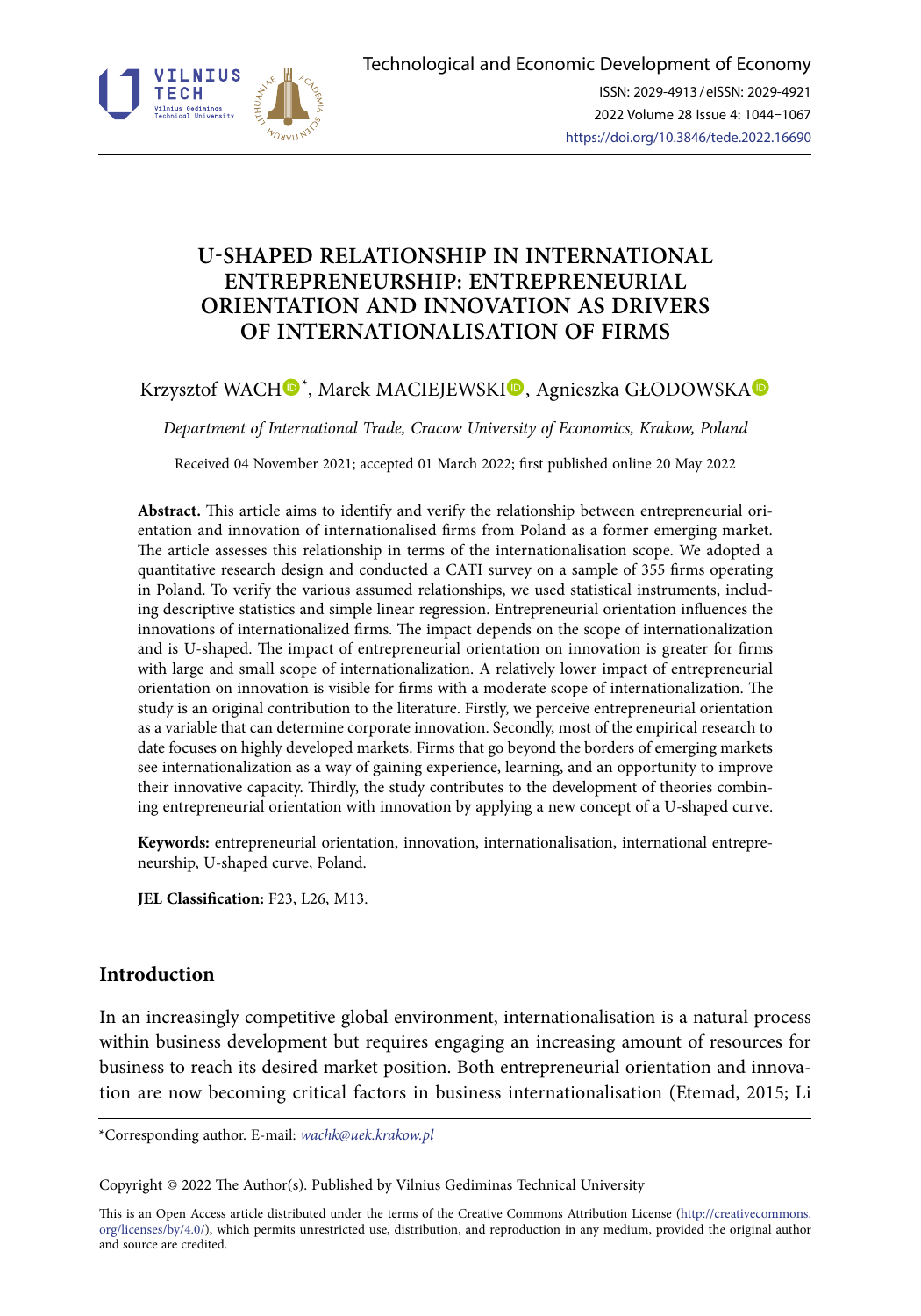et al., 2012; Wach et al., 2018; Głodowska et al., 2019a; Karami & Tang, 2019). These factors are particularly crucial for firms in emerging markets, in which development through internationalization is crucial not only for business but also for the economy as a whole (Brathwaite, 2017; Virglerova et al., 2020).

A growing number of researchers recognize the issue of internationalization of firms from emerging markets<sup>1</sup> (Wach et al., 2018). However, authors devote little attention to innovation in these internationalised firms. The reason for this is the relatively low innovativeness of the local business. Meanwhile, focus on innovation in the internationalization process is becoming prevalent, and in the international arena, environmental factors are driving firms to intensify efforts to improve their innovativeness, and thus, their competitiveness (Zhai et al., 2018). It appears that innovations are becoming an essential requirement for modern international businesses. Many factors can determine the innovativeness of internationalized companies, with entrepreneurial orientation playing a pivotal role. Research shows a direct or hybrid impact of entrepreneurial orientation on innovation in such firms (Liu et al., 2014; Ejdys, 2016). A hybrid impact is understood as the effect of coincidence of many innovation-stimulating factors, with entrepreneurial orientation being a mediatory one. However, no definitive agreement has been reached so far as to the relationship between entrepreneurial orientation and innovation in the process of internationalisation.

 We aim to analyse the relationship between entrepreneurial orientation and innovation of internationalised firms from the former emerging economy of Poland. We will assess this relationship in terms of the internationalisation scope criterion. Achieving these objectives will provide an answer to two fundamental research questions:

- **RQ1:** How does entrepreneurial orientation influence the innovativeness of internationalised firms in Poland?
- **RQ2:** How does the relationship between entrepreneurial orientation and innovativeness of Polish firms differ depending on the scope of internationalisation?

The present article is an original study which expands knowledge in the field of international business and international entrepreneurship (Głodowska et al., 2019b; Sekliuckiene et al., 2019; Maciejewski & Wach, 2019; Sułkowski & Patora-Wysocka, 2020). Firstly, a considerable number of previous studies have only considered an autonomous relationship between entrepreneurial orientation and innovation (Ejdys, 2016), or have treated this orientation only as an intermediary between innovation and other innovation-stimulating factors (Genc et al., 2019). In this study, we perceive entrepreneurial orientation as a variable that can determine company innovation, i.e. an explanatory variable. Secondly, most of the research to date focuses on developed markets (Golovko & Valentini, 2011), and research on a sample of firms from developing countries has only begun (Zonta & Amal, 2018). Firms that go beyond the borders of emerging markets see internationalisation as a way of gaining experience, learning, and an opportunity to improve their innovative capacity. The mechanism explaining how this occurs still needs exploring (Genc et al., 2019). Thirdly,

<sup>&</sup>lt;sup>1</sup> Although Poland was upgraded as a developed economy by the UN in 2009, but many financial and ranking institutions still have Poland as their part of an emerging markets indexes (e.g. MSCI. S&P, EMBI, Down Jones, EMGP). In late-2018 FTSE reclassified Poland to a developed status.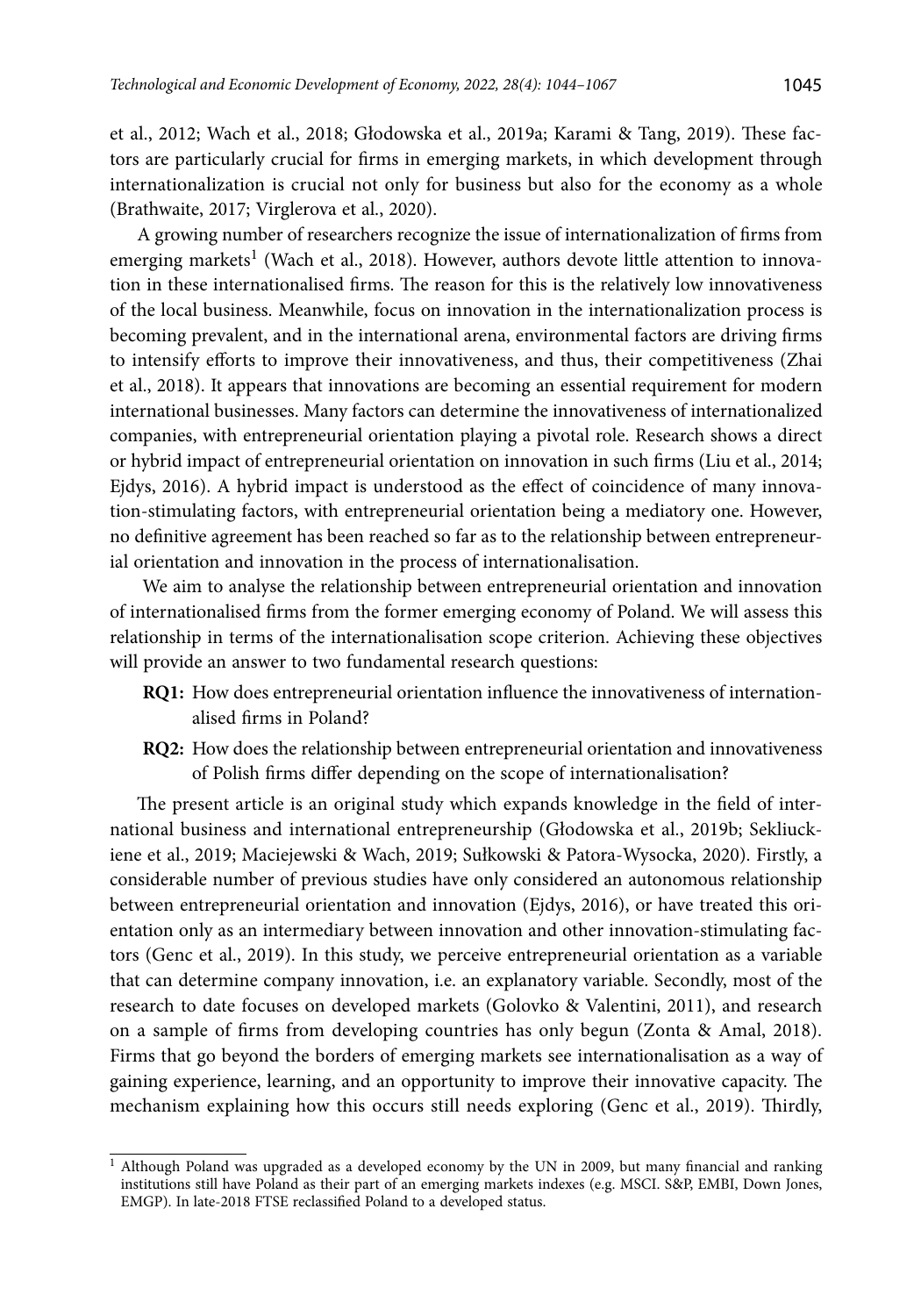the study combines entrepreneurial orientation with innovation, taking into account firms' different internationalisation scopes. In this aspect, it is probably the first study of this kind to apply the U-curve into international entrepreneurship. Fourthly, we use an original data of a tailor-made survey exploring various aspects of international entrepreneurship among Polish firms.

We used data collected from a survey on a sample of 355 businesses from Poland. We conducted the study using the CATI method. The research method used is a critical analysis of prior research results to date, which allowed us to identify the research gap and develop research hypotheses. In the empirical part of our study, we used statistical methods, including descriptive statistics, simple linear regression, logistic regression, and diagnostic tests.

We have divided the article into sections. The first section reviews prior and current research and develops our research hypotheses. The second section describes the research methods used. The next section characterizes and interprets the results of empirical study, which is followed by a scientific discussion. The article ends with conclusions and recommendations for business practice and further research.

### **1. Literature review and development of hypotheses**

#### **1.1. Entrepreneurial orientation**

Entrepreneurial orientation (EO) is a notion taken from the literature on strategic management (Mintzberg, 1973). In the theoretical perspective of strategic management, EO is a determinant of other strategic preferences that the firm adopts (Acosta et al., 2018). Developing EO is recognized as the most desirable strategic action to improve firm performance (Basso et al., 2009; Bhatti et al., 2020; Onwe et al., 2020; Zbierowski, 2019). This concept was first recognized by Miller (1983), who defines EO as a multidimensional structure that "engages in product market innovation, undertakes somewhat risky ventures and is first to come up with proactive innovations beating competitors to the punch" (Miller, 1983, p. 771). The dimensions of entrepreneurial orientation resulting from this approach relate to (i) proactiveness, (ii) risk-taking, and (iii) innovativeness (Miller, 1983; Covin & Slewin, 1989). Lumpkin and Dess (1996) propose additional two dimensions of entrepreneurial orientation: (iv) competitive aggressiveness and (v) autonomy. Finally, we observe in the literature two main approaches to conceptualizing entrepreneurial orientation. The first one is based on three basic dimensions of proactiveness, risk-taking, and innovation (Covin & Slevin, 1989; Semrau et al., 2016: Wach et al., 2018; Ahmed & Brennan, 2019). The second one is based on a multidimensional concept, in which individual dimensions of entrepreneurial orientation can appear in various combinations (Lumpkin & Dess, 1996; Boso et al., 2013; Liu et al., 2014).

Proactiveness refers to firm's efforts to take advantage of new possibilities (Zellweger & Sieger, 2012), which should be understood as an appropriate recognition of future needs and bringing products to market ahead of the competition (Lumpkin & Dess, 1996). In turn, innovation is defined as creativity and a tendency to experiment in introducing new products (Lumpkin & Dess, 1996). Risk-taking is associated with readiness to take bold actions, such as entering new, unknown markets and engaging significant resources in implementing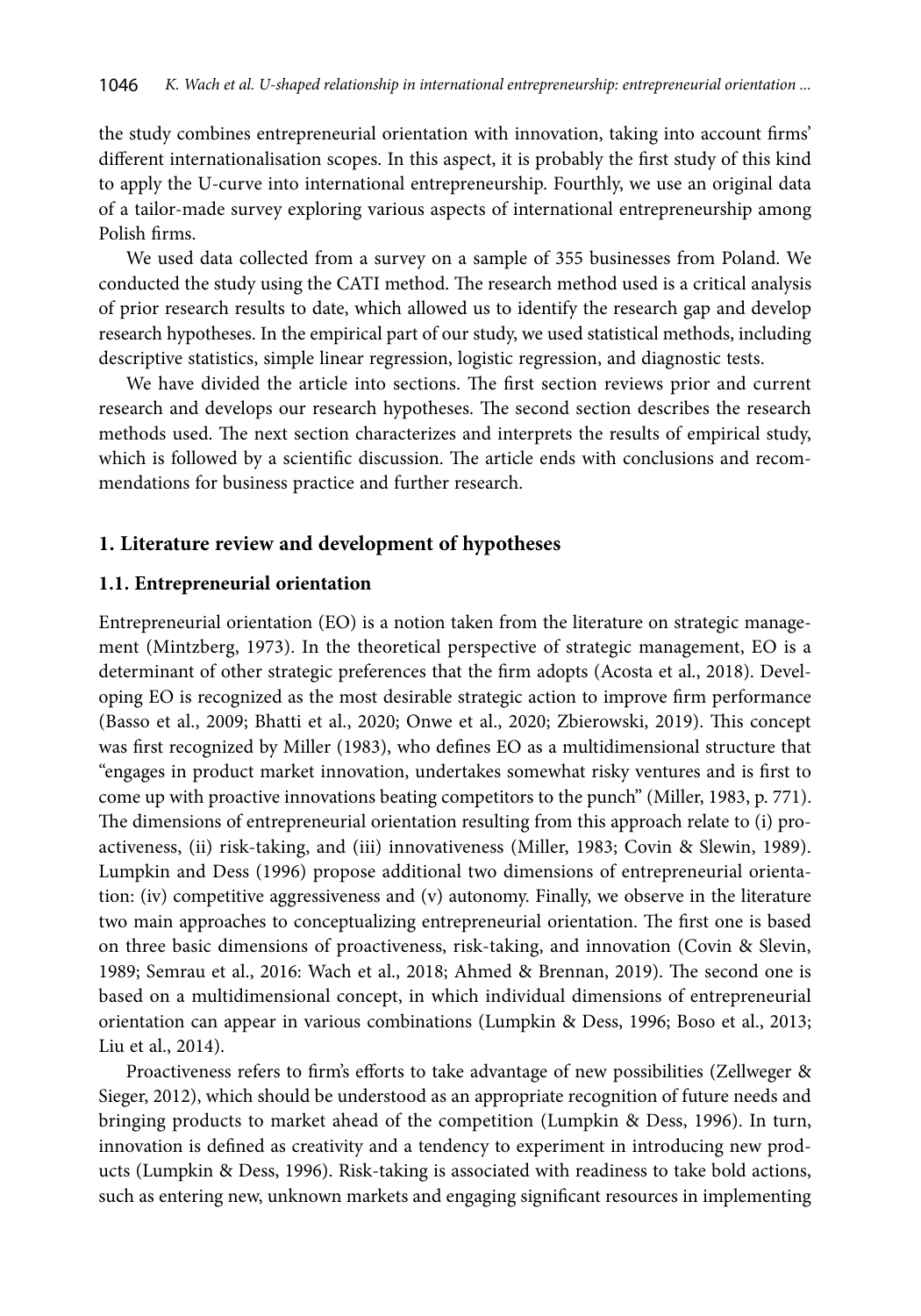projects with uncertain results (Lumpkin & Dess, 1996; Wiklund & Shepherd, 2003; Kropp et al., 2008). Competitive aggressiveness refers to relations with market rivals and consists in overtaking them in satisfying the needs of customers. Autonomy stands for an entrepreneur's independence during the entire process of implementing own project (Lumpkin & Dess, 1996).

Knight (1997, 2001) was the first to transpose the concept of entrepreneurial orientation to an international level, connecting it to the presence of firms in various international cultures. He argues that the three-dimensional construct of entrepreneurial orientation is the main factor that determines firms' international results. Finally, we take the concept of entrepreneurial orientation from the three essential components (Knight, 2001; McDougall & Oviatt, 2000, 2005). McDougall and Oviatt (2000, p. 903) state that "*international entrepreneurship is a combination of innovative*, *proactive*, *and risk-seeking behavior that crosses national borders and is intended to create value in organizations*".

In the following years, research conducted from the perspective of international entrepreneurship verified the relationship between entrepreneurial orientation and internationalisation. In essence, the definition of entrepreneurial orientation suggests that firms become more internationalised through entrepreneurial activities resulting from entrepreneurial orientation (McDougall & Oviatt, 2000). Authors of initial studies assume that the influence of particular dimensions of entrepreneurial orientation on internationalisation would be equal, without considering their varying impact (Hughes & Morgan, 2007). Most empirical studies confirm the positive impact of entrepreneurial orientation on internationalisation (Yiu et al., 2007; Etemad, 2015; Swoboda & Olejnik, 2016; Tolstoy, 2018). A small group of researchers demonstrates the insignificant correlation between entrepreneurial orientation and internationalisation (Andersen, 2010; Méndez et al., 2019; Raats & Krakauer, 2020), or a clearly negative correlation between the two (Zahra & Garvis, 2000). According to Acosta et al. (2018), the international activity of firms is an entrepreneurial act as such and is inherently dependent on their entrepreneurial orientation level, as it consists in identifying new business opportunities in an international environment. This specific nature of firm internationalisation means that an international activity requires proactive and innovative behaviour and risk-taking, necessary for operating in an unknown competitive environment, where the probability of failure is higher than in domestic conditions. Other studies focus on the impact of entrepreneurial orientation on internationalisation through a mediatory factor such as knowledge, marketing activities, innovation, or institutional environment (Rahman & Kee, 2017; Jin et al., 2018; Wach et al., 2018). Etemad (2015) verifies that entrepreneurial orientation is the most notable key factor that influences the effectiveness of international firm operations. He claims that internationalisation success depends on the three components of entrepreneurial orientation. Wach et al. (2018) prove that entrepreneurial orientation, especially risk-taking, has a very significant positive impact on the internationalisation of Polish firms. On the other hand, Zahra and Covin (1995) highlight that entrepreneurial orientation is more important in a long-term approach, and we cannot identify its impact in the short term. Dai et al. (2014) underscore the fact that entrepreneurial orientation and each of its dimensions can generate high costs due to their resource consumption. Innovation is associated with costs of initial investments. In turn, proactiveness, generates costs that result from opportunity-seeking, learning, and action-taking. Moreover, there may be a need to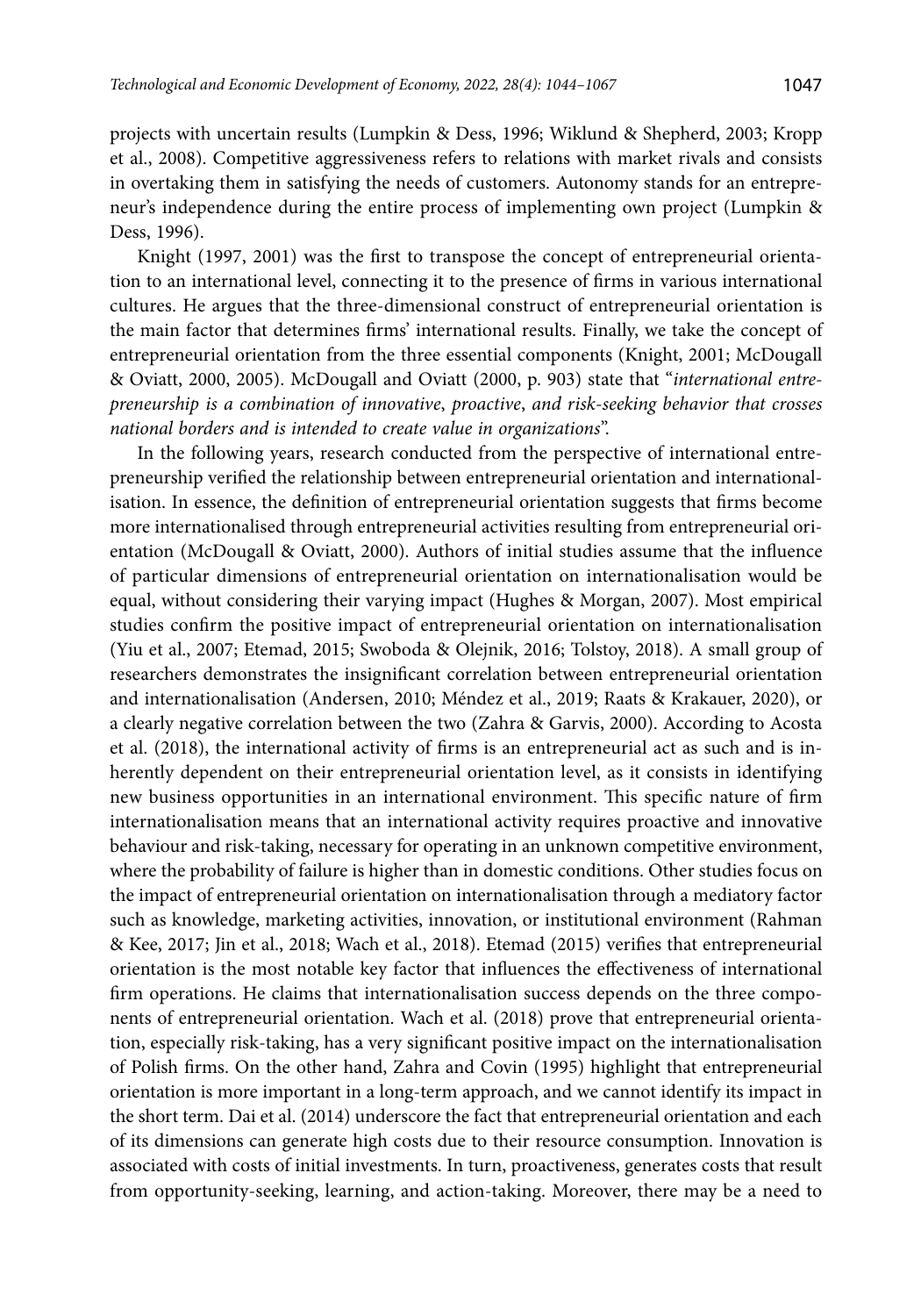cover the costs of potential losses resulting from risk-taking. Based on these arguments, Dai et al. (2014) assess the impact of individual dimensions of entrepreneurial orientation on internationalisation differently. They believe that both a high and low level of innovativeness and proactiveness positively impact internationalisation and its scope. A moderate level of these EO dimensions negatively impacts internationalisation. The opposite is true for the risk-taking dimension of entrepreneurial orientation. A moderate level of risk-taking in a company stimulates the scope of internationalisation; high and low levels on the contrary (Dai et al., 2014).

#### **1.2. Innovation**

Schumpeter (1934) was the first to connect innovation to entrepreneurship and indirectly even to internationalisation; i.e., introducing a product into new markets. He considered entering new markets – and foreign markets, which can also be new markets for a firm – as one of the five forms of innovation (Wach, 2016; Sell, 2020) alongside the introduction of a new product, a new production method, a new supply source, or a new organizational system. Schumpeter also proposed a linear triad of the following innovation process stages: 1) invention, 2) innovation, 3) imitation (Wach, 2019). Invention is a product of knowledge and can be described as an idea, a creative act, and a discovery. In turn, innovation means bringing new ideas and inventions to life, i.e*.* the implementation of an invention. On the other hand, imitation concerns the dissemination of innovation (Lewandowska et al., 2016). In its original sense, innovation refers to novelty, but its business significance in terms of application is much higher. Today we consider innovation as a determinant of competitive advantage on the market and a significant source of productivity growth for firms (Ruzzier et al., 2014; Hernández-Perlines et al., 2020; Gabrielczak & Serwach, 2018). Innovation is especially crucial during slowdowns like the recent Covid-19 pandemic (Kaszowska-Mojsa, 2020). Through innovation, businesses seek to build a competitive advantage to achieve more stable market position (Ramadani & Gerguri, 2011; Tajpour et al., 2020). This strategy is also used in foreign markets, in which innovation is the primary source of competitive advantage (Pla-Barber & Alegre, 2007; Acs et al., 2008).

Innovations can be classified and subdivided into types in different ways. We should not consider any of these innovation types as the only alternative to others. Innovations are usually a kind of related vessel system (Rubalcaba et al., 2010; Wach, 2019). According to the OECD (2018), the foundation of innovation is a new product, a new process, a new marketing activity, or a new organization method that the firm will introduce or develop as the first one on the market. However, other studies underscore the role of technological innovations, which have a very significant impact on firm development (Akbar et al., 2020; Stelmaszczyk, 2020). The productivity of a firm and its sustainable growth require technological innovations that determine its long-term operations. This requirement applies not only to new products but also to innovation management – including its various mental aspects – to implement several organizational processes. In turn, process innovations generate a competitive advantage by increasing process efficiency, while product innovations can lead to a competitive advantage, through improving product quality or product differentiation (Ruzzier et al., 2014). Rosenbusch et al. (2011) state that all investments involve initial and continuous investments,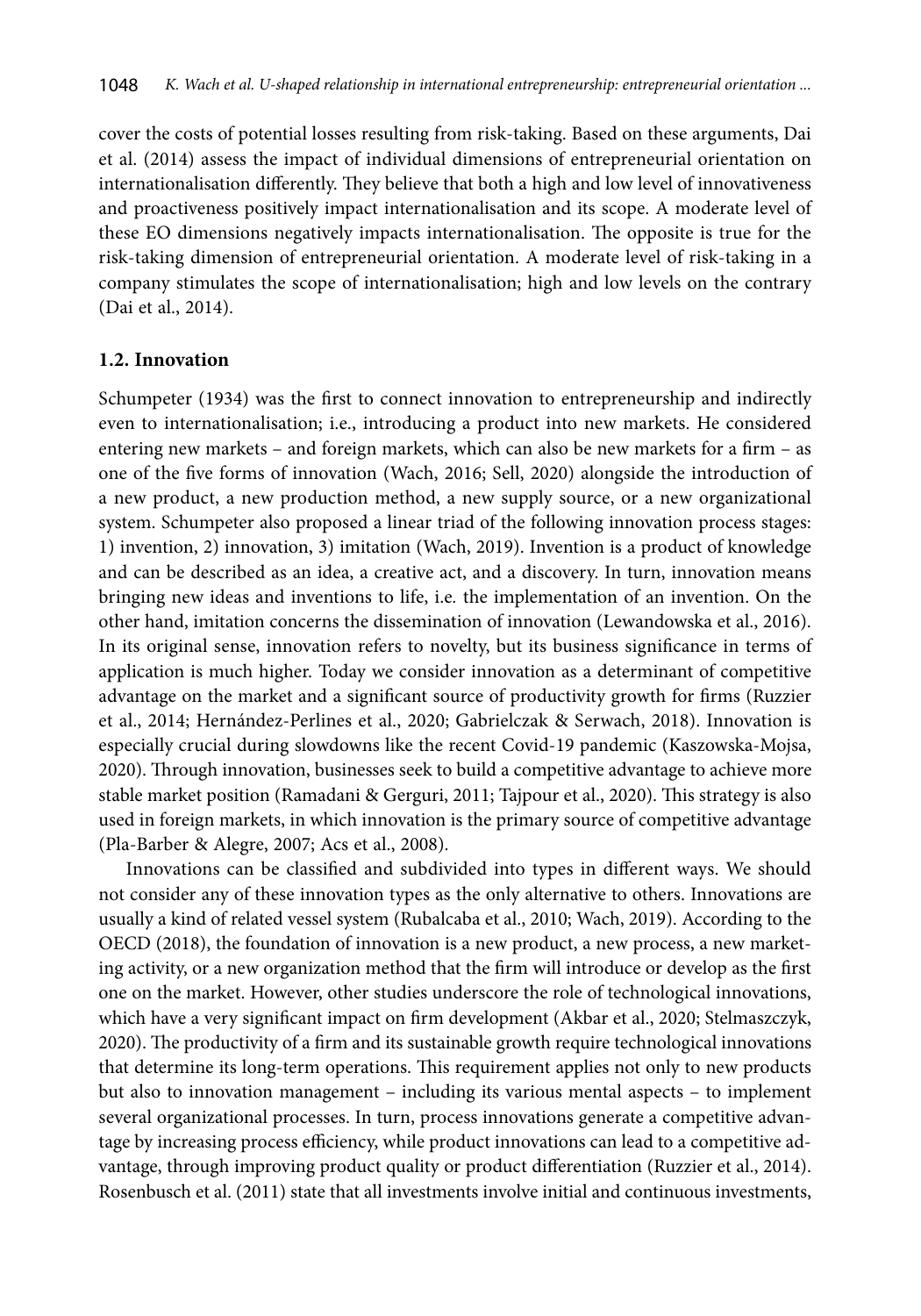risks, and uncertainties, but they can eventually lead to tangible benefits: differentiation from competition, customer loyalty, financial returns, and barriers to potential imitators.

The link between innovation and internationalisation is rather clear, which is due, for example, to the aforementioned typology of innovation by Schumpeter (1934). However, the link is not as evident as it may appear (Bigos & Wach, 2021). Both categories are highly complex, as there are different forms of innovation, and internationalisation itself can be analysed in multidimensional terms (Dohse & Niehbur, 2018). The direction of these categories' impact on one another is also not entirely clear. Previous empirical studies indicate a bipolar dependence – innovation may influence internationalisation but also, conversely, internationalisation may influence innovation. There are two main currents of research in this area (Lewandowska et al., 2016; Wach, 2016), that is innovation as a cause of internationalisation; or innovation as an effect of internationalisation. The positive impact of innovation on internationalisation has been confirmed by Pla-Barber and Alegre (2007), Cassiman and Golovko (2011), Li et al. (2012) and Wach (2016). The reverse relationship is observed by Pinkwart and Proksch (2014), Ribau et al. (2017), Pouresmaeili et al. (2018). Bigos and Michalik (2020) proved that process and organizational innovations stimulate exporting of born globals, while there was no such an empirical confirmation for marketing innovations. However, empirical research shows that not all companies involved in foreign markets benefit from innovation equally. The benefits of innovation are generated after exceeding a certain level of internationalisation. Internationalisation may enhance a company's innovative ability, but the scope of internationalisation determines the actual benefits of innovation (Ruzzier et al., 2014).

#### **1.3. Entrepreneurial orientation versus innovation in internationalisation**

According to Wiklund and Sheperd (2005), entrepreneurial mindset and behaviour are the critical factors for new enterprises to use emerging and existing knowledge in discovering market opportunities. Highly innovative firms are predisposed to support novelties and creative ideas, thereby increasing their commitment to developing new products and processes (Gomes et al., 2022). Similarly, Korpysa (2019) observed a positive link between entrepreneurial orientation and innovative startups. Ejdys (2016) demonstrates that two components of entrepreneurial orientation are usually the subject of research within innovation: proactiveness and risk-taking. These two dimensions are examined in the context of innovation types, innovation processes, and innovative activities of companies (Ejdys, 2016; Alegre & Chiva, 2013). A positive and robust impact on innovation is demonstrated by Ireland and Webb (2007), Wu et al. (2008), Alegre and Chiva (2013), and Ejdys (2016). Oura et al. (2016) verify a positive relationship between innovative capacity and export efficiency of SMEs. It appears that firms that adopt a proactive strategy initiate the process of internationalisation based on their internal competencies or market opportunities, which is strictly related to innovation. These internal resources are usually technological attributes, a unique product, economies of scale, and foreign market opportunities. Lisboa et al. (2011) draw similar conclusions from their empirical research. Ireland and Webb (2007) confirm the impact of entrepreneurial orientation on product and process innovation within internationalised firms.

Madhoushi et al. (2011) highlight that most previous studies verify the autonomous impact of EO on firm innovation and ignore factors that may mediate the impact of EO. Fur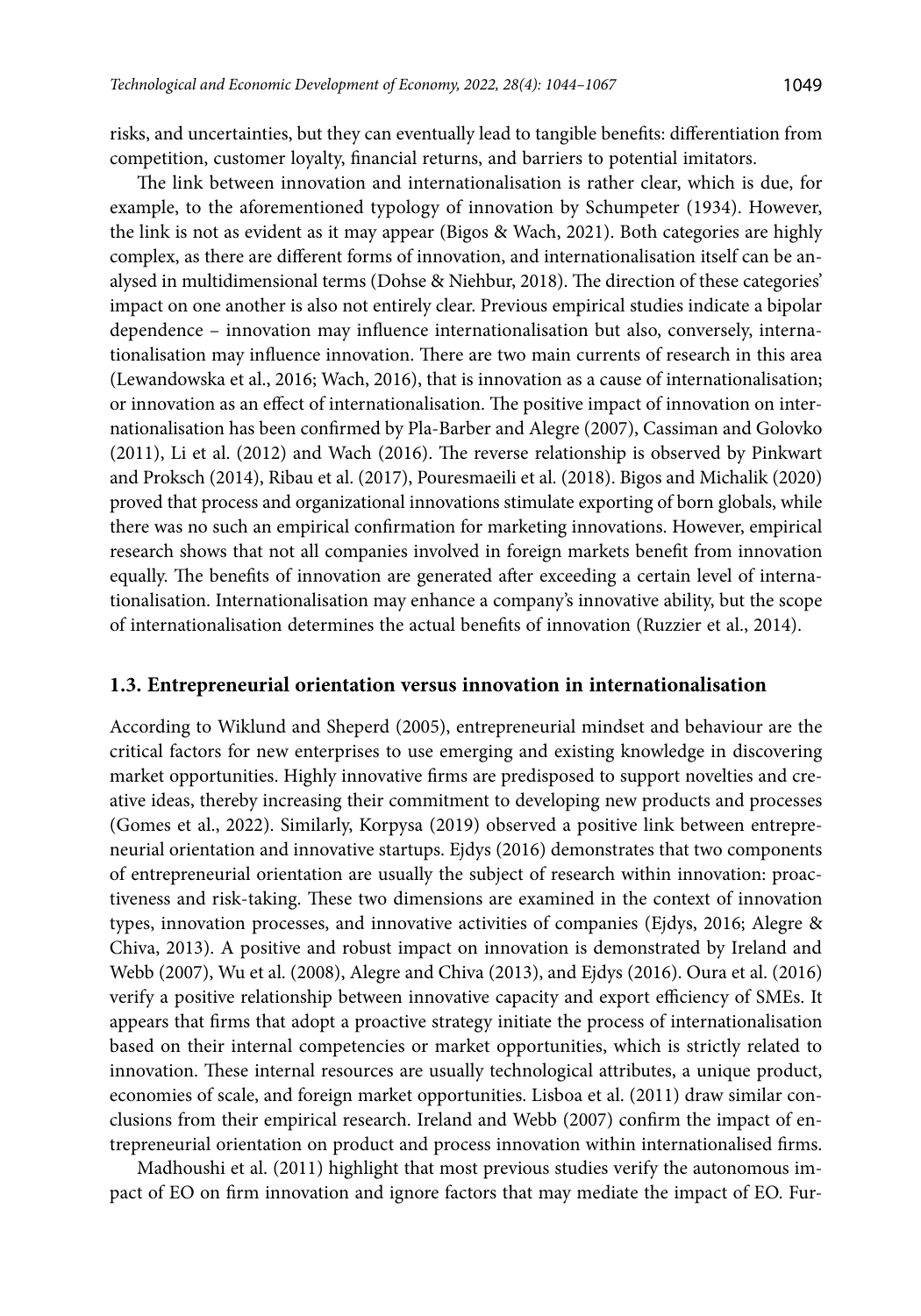thermore, they create a conceptual model to study the relationship between EO and firms' knowledge and innovation management. The results show that EO positively influences firm innovativeness and that knowledge management plays the role of a mediatory factor intensifying this dependence. On this basis, we see that knowledge management is not only a managerial practice but also a key mechanism that takes advantage of EO's influence on innovation. Firms with a high level of EO are motivated to increase investments leading to technological innovations, such as the acquisition of new technology and the development of new products. High absorption capacity may also help firms identify and absorb new external knowledge and integrate it with existing knowledge, which in turn leads to the generation of new knowledge. Moreover, high absorption capacity can increase innovation frequency, speed, and efficiency (Zahra & George, 2002; Zhai et al., 2018). Therefore, it appears that the relationship between business orientation and innovation is not linear. Zhai et al. (2018) show that the implementation of entrepreneurial orientation in itself is an interaction between the enterprise, its components, and the environment. This non-linear process effectively integrates the firm's internal and external resources and is closely related to the acquisition, transformation, assimilation, and use of knowledge. Many studies indicate the necessity of the occurrence of an additional factor that stimulates the influence of entrepreneurial orientation on international firms' innovations. This means that this dependence may be determined by various factors and thus assume different characteristics resulting from specific reasons (Madhoushi et al., 2011; Zhai et al., 2018; Pouresmaeili et al., 2018; Benazzouz, 2019).

The type of innovation may determine the impact of entrepreneurial orientation on innovation. It may also depend on the absorption capacity of target markets or the organization itself. This relationship may also vary depending on the stage, scope, and degree of internationalisation, and the firm's experience on foreign markets, which may be related to the use of specific types of knowledge in the internationalisation process. Wach et al. (2018) consider the relationship between entrepreneurial orientation and knowledge use in internationalisation by analysing four types of knowledge (market, network, socio-cultural, and entrepreneurial knowledge). Entrepreneurial orientation plays a vital role in knowledge application among international firms, but it is not a uniform process and one that depends on firm experience in foreign markets. In the initial stage of internationalisation (up to three years of experience), entrepreneurial orientation is correlated with all four types of knowledge, while for firms that are experienced on the international market (over three years), the relationship between orientation and knowledge is visible for network and entrepreneurial knowledge. One may suspect that similar relations occur between entrepreneurial orientation and innovation of firms in the process of internationalisation. Therefore, it seems reasonable to assume that the impact of entrepreneurial orientation on firm innovation may also vary depending on the internationalisation scope. Going beyond the domestic market and undertaking operations in one or more markets (small scope of internationalisation) different from the country of origin requires the firm to adapt its products to meet the needs of the new market. Firms with a high level of entrepreneurial orientation are more predisposed to experiment, promote new ideas, and move away from established existing practices. Assuming that a small scope of internationalisation is usually connected to the initial stage of internationalisation, we should remember that this internationalisation scope requires companies to gain knowledge of specific product standards on the target market, industry standards,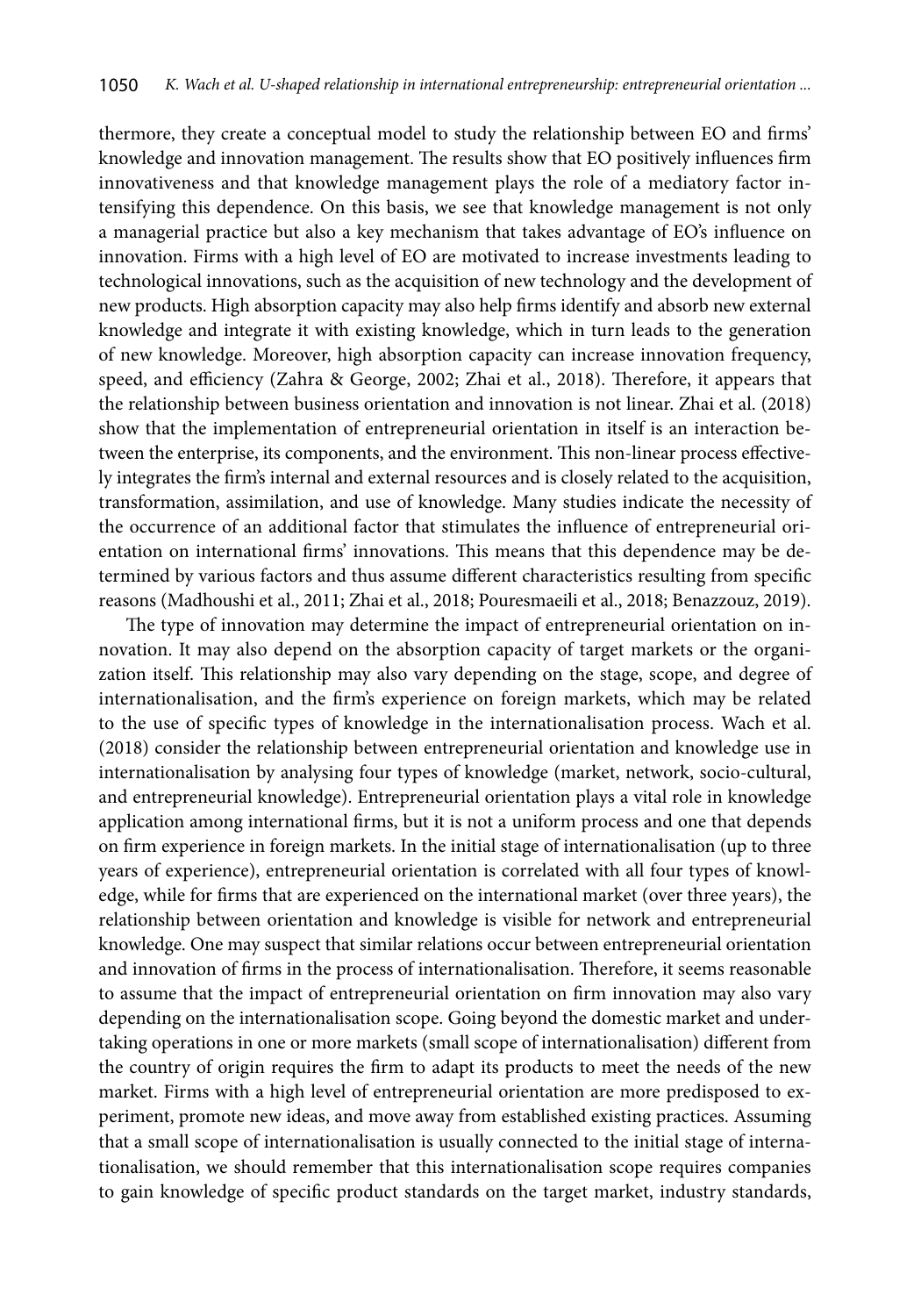customer needs, and local competition practices. Therefore, we can conclude that the impact of entrepreneurial orientation on innovation may be particularly significant at this stage and, by nature, determine the internationalisation process (Sapienza et al., 2005; Cassiman & Golovko, 2011; Dai et al., 2014). However, empirical research demonstrates that exploiting entrepreneurial orientation in the context of further innovation also generates high costs (Sapienza et al., 2005; Yu et al., 2011). These costs may lead to asymmetric use of attributes and resources of the company, resulting from an excessive focus on innovation. According to Kreiser et al. (2013), this approach may make it difficult to meet current obligations, including financial obligations, and thus lead to a kind of drainage of resources from other areas that create principal value for companies with moderate scopes of internationalisation. Therefore, we hypothesize that:

**H1:** Entrepreneurial orientation has significant role for the innovativeness of international companies.

Firms are aware that costly investments may reduce their profitability on foreign markets and thus limit the scope of internationalisation. Internationalised firms know that the benefits of innovation are largely dependent on commercialisation (Hughes & Morgan, 2007). Following the claims of Dai et al. (2014), we may state that a firm with a moderate degree of internationalisation is "in the middle" in terms of intensifying its innovation activities because, on one hand, it invested sufficiently in internationalisation and, on the other hand, it is unable to sustain the high costs of innovation for further expansion into new markets. In other words, increasing the scope of internationalisation through innovation is too costly for a firm. At this stage, a firm may limit the exploitation of its proactiveness and innovation and reduce its willingness to take innovation risks to optimize costs. In other words, it pursues its international goals of expanding its operations into new markets, while concentrating its entrepreneurial resources on growth factors other than innovation.

Once a high degree of internationalisation is achieved, i.e*.* above a certain threshold, the impact of entrepreneurial orientation on a firm's innovation can once again become more important. Companies with a high degree of internationalisation, who operate in many markets, are exposed to different cultures and environmental factors, while at the same time being familiarized with business practices of the highest standard. Due to these conditions, the firm must be flexible and have the opportunity to learn new mechanisms, conduct business in various aspects, develop and use resources, competences, and networks, which in turn leads to innovation (Zahra et al., 2009; Boermans & Roelfsema, 2016; Wach et al., 2022)). At this stage, entrepreneurial orientation can again be crucial for innovation to boost a firm's productivity and competitive advantage (Bakar & Ahmad, 2010). Hence, links between business orientation and innovation of internationalised firms are not linear and, according to the above arguments, resemble the letter U. Based on the literature review, we can formulate the following research hypotheses:

**H2:** The relationship between entrepreneurial orientation and innovativeness of internationalised firms differs depending on the scope of internationalisation and is U-shaped: (a) The most significant impact of entrepreneurial orientation on innovation is noted for firms with a small and very large scope of internationalisation, (b) the least significant impact is noted for firms with a moderate scope of internationalisation.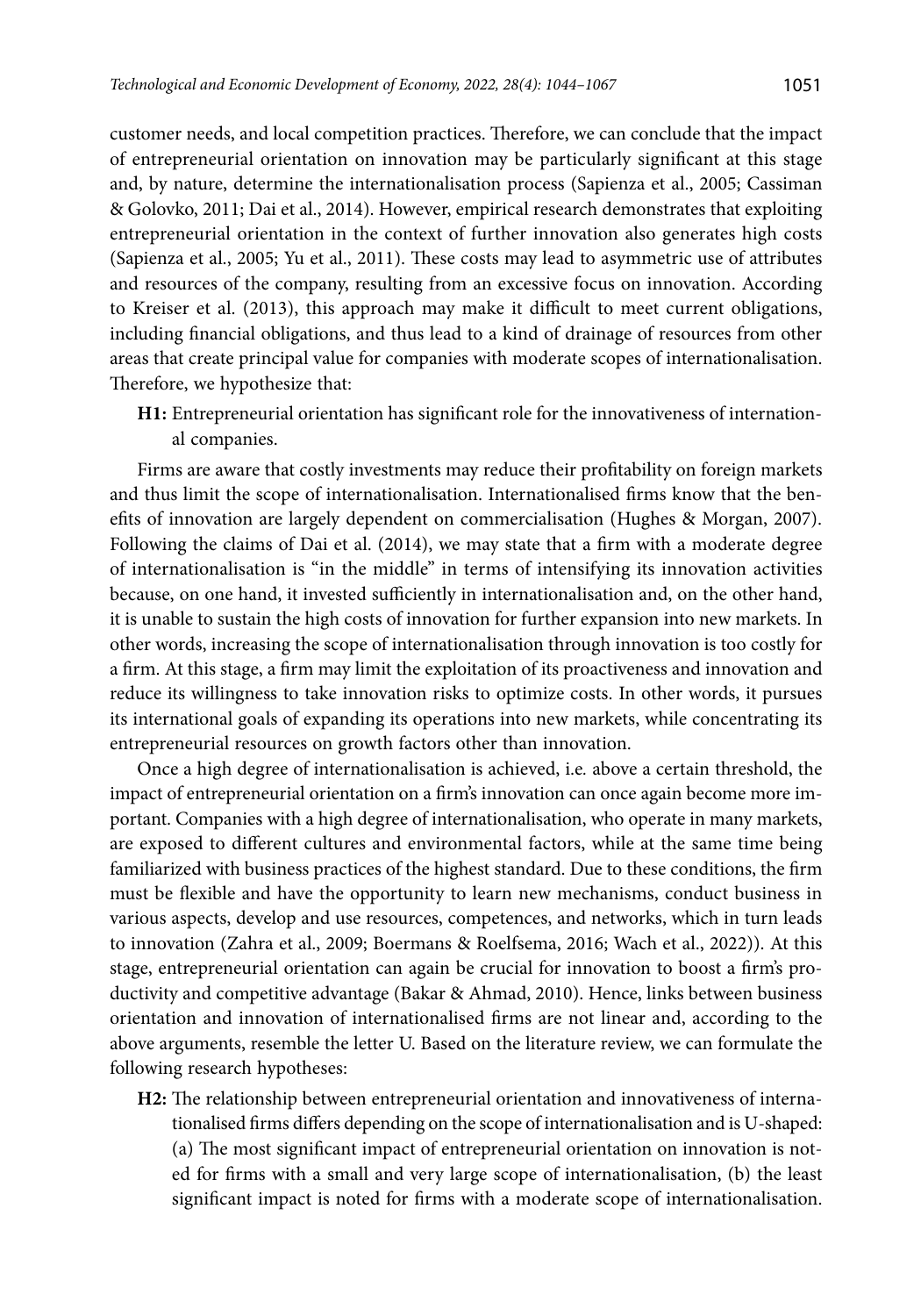The U-curve has been explored in many ways mainly in the economics literature and only later in management studies. Recently, the transfer of the U-curve to international research was observed. Park and Xiao (2016) showed the U-curve for the relationship between FDI and productivity (international economics), while Kirca et al. (2012) explored the relationship of productivity from multinationality (international business). All these articles attempted to search in a simple descriptive way for relationships that can take the shape of a U-curve in international business. The scarcity of research results, or indeed the lack of them in this respect, has inspired us to a new search and a new attempt. To the best of our knowledge, this article appears to be one of the first concerning the U-curve in international entrepreneurship, which can fully explain the above assumed hypotheses about non-linear relation (Ruigrok & Wagner, 2004; Matysiak & Bausch, 2012).

The research hypotheses result from the literature review and the identified research gap at the same time. We may assume that this article offers the first study to verify the relationship between entrepreneurial orientation and innovation based on the scope of internationalisation. The theoretical basis for this research direction is the strategic management and resource-based view (RBV) approach. According to RBV, firms that possess and accumulate appropriate – irreplaceable, rare, unique, and valuable – resources can achieve sustainable competitive advantage and achieve success over competitors on foreign markets (Camisón & Villar, 2009; Bujan, 2019). A particularly crucial strategic resource is knowledge, which on the one hand, is a key factor contributing to innovation, and on the other hand, allows for the effective use of entrepreneurial orientation in internationalisation (Wach et al., 2018), also for innovation. Firms must engage their resources, if they take advantage of new opportunities that arise from international diversification and implemented innovations. Both forms of diversification are based on existing resources and capabilities (Kusa, 2020), so naturally, we may conclude that these categories must be interrelated (Kyläheiko et al., 2011). The conceptual model verified in the study is presented in Figure 1.



Figure 1. Conceptual model for hypotheses testing (source: own elaboration)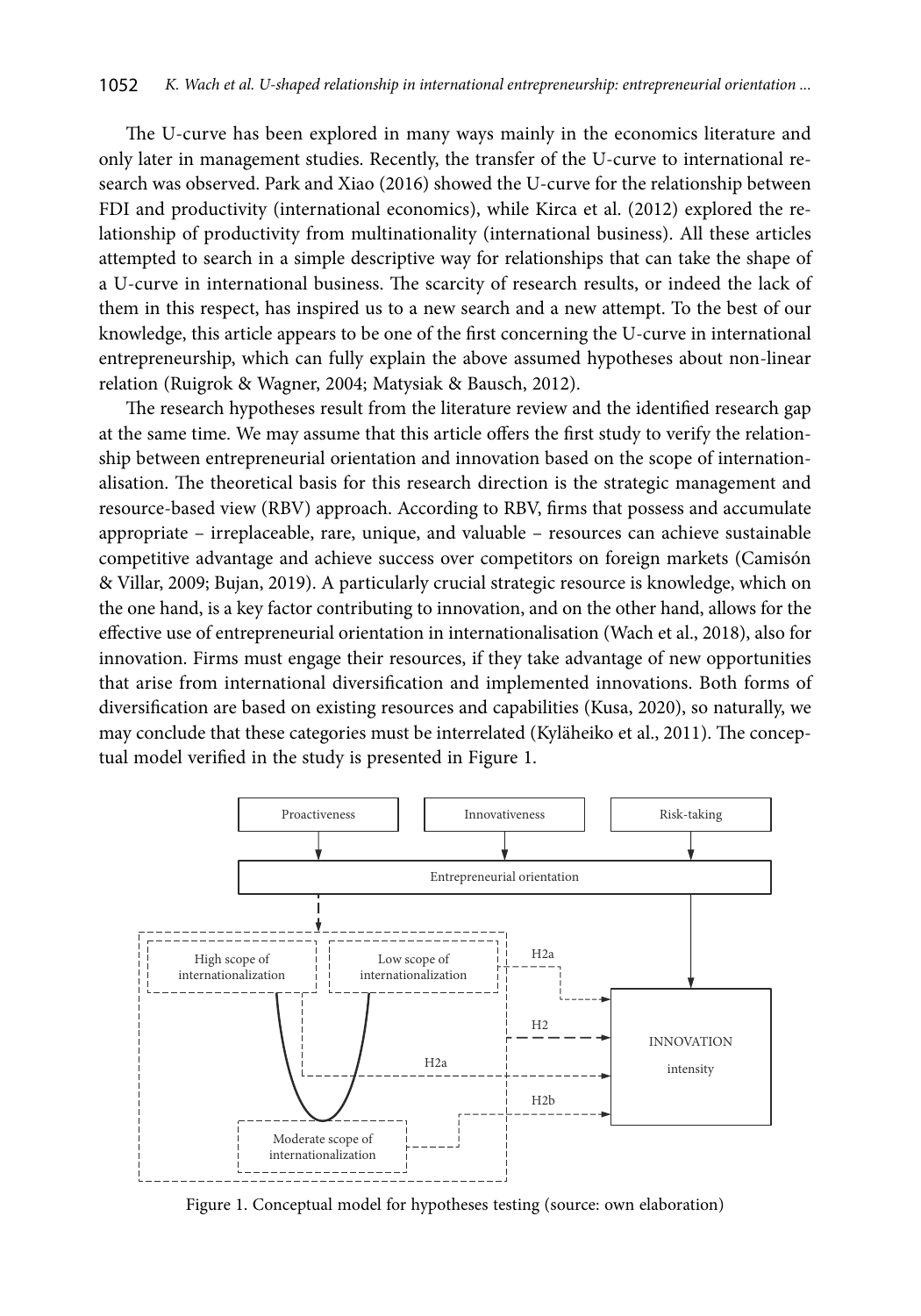## **2. Research framework and methods**

### **2.1. Survey and sampling**

A stratified random sample selection was applied by meeting the following criteria:

- 1. The sample included only internationalised firms (which are at least exporters);
- 2. The sample included firms of different sizes, yet it was reflective of the research needs, i.e*.* (a) with a small share of micro-enterprises as the least internationalised entities, although they are the largest group in the studied population, (b) with a relatively small share of large enterprises, which are the smallest group in the population; however, they are the most typical research objects in the field of internationalisation. Each of these two groups should constitute about 10–15% of the research sample, (c) with a relatively large share of both small and medium-sized enterprises, which should amount to 25–45% of the sample.

We drew the research sample from the REGON statistical register of firms registered in Poland, from which initially we randomly selected 7,100 firms, to which we directed the questionnaire. We conducted the survey using the CATI technique and divided the questionnaire into four thematic parts, namely (i) business characteristics, (ii) forms and scope of internationalisation, (iii) patterns and strategies of internationalisation, (iv) resources and competences, (v) domestic and foreign environment, (vi) entrepreneurial orientation, and (vi) entrepreneur characteristics.

Some of the addresses and phones number in the REGON register were not valid anymore and we didn't reach these entities. Out of 7,100 firms, only 355 agreed to participate in the survey (response rate 5%, however eliminating the lost firms, the actual return rate was 10.7%).

Regarding the size of the firms, the sample was selected purposively and was not representative of the entire population of Polish businesses (micro 14.1%, small 43.1%, medium 29.9%, large 13.0%). Regarding the economy sector, the sample was more or less representative of the entire population (manufacturing and industrial processing 56%, commerce and services 40%, agriculture 2%). As many as 60% of firms declared only domestic capital.

### **2.2. Used variables**

For statistical calculations and questionnaire use, the following variables were adopted (see Table 1 for the typology and Table 2 for descriptive statistics of these variables):

- 1. EO: the firm's entrepreneurial orientation, estimated based on its three dimensions (Covin & Slevin, 1989);
- 2. INNO\_INDEX: the firm's innovation index, developed with the use of original questions concerning innovative activities that have been undertaken in the last three years (Wach, 2016);
- 3. INT\_SCOPE: number of markets (countries) in which the firm operates.
- 4. SECTOR: the basic business activity of the firm.
- 5. EMPLOYEES: the average number of employees in investigated firms.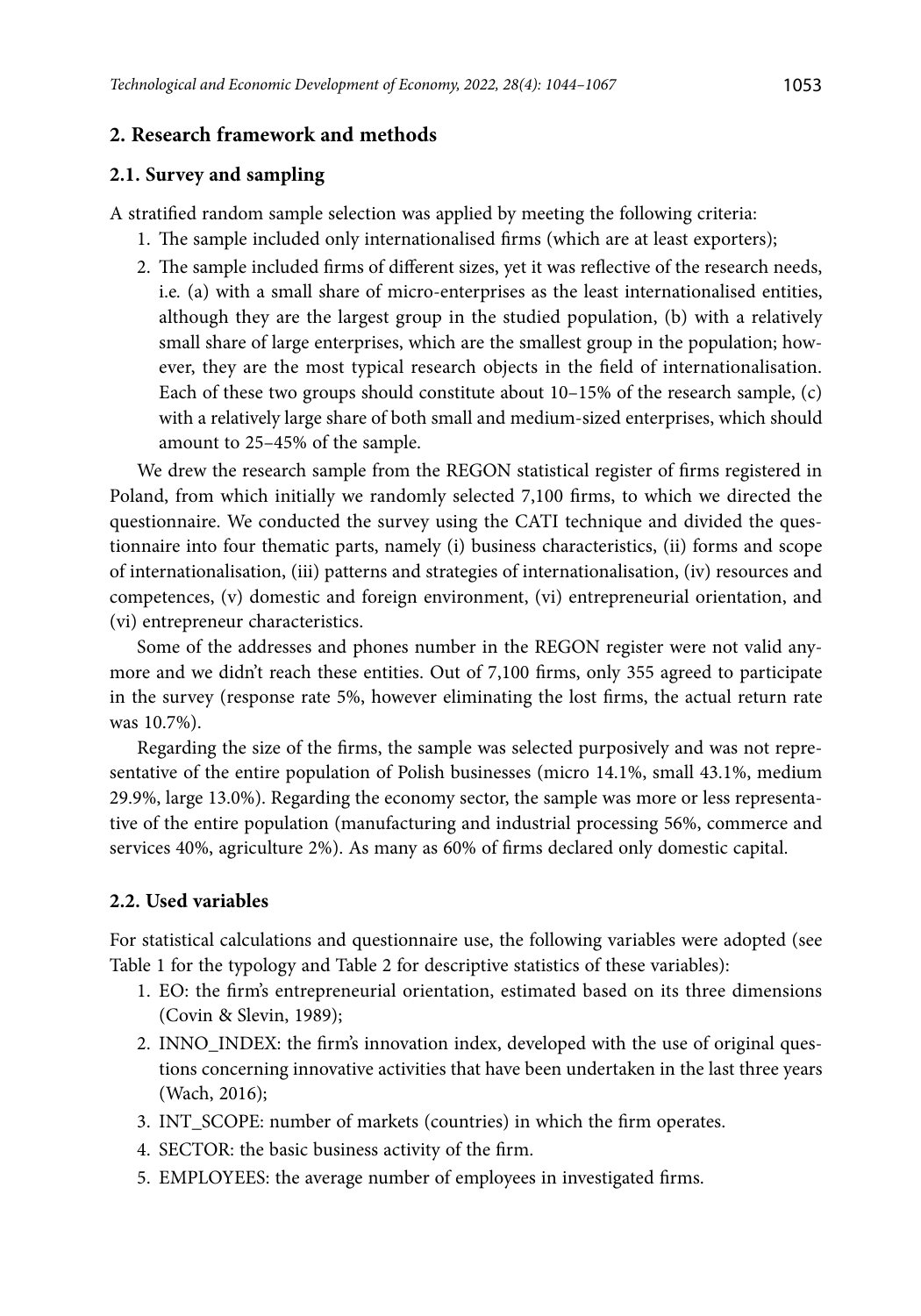| Abbr.                | Full name                      | Scale<br>Measures                                                                                                                                                                                   |                        | Usage                               |  |  |
|----------------------|--------------------------------|-----------------------------------------------------------------------------------------------------------------------------------------------------------------------------------------------------|------------------------|-------------------------------------|--|--|
| Dependent variables  |                                |                                                                                                                                                                                                     |                        |                                     |  |  |
| <b>INNO-index</b>    | Innovation index               | Wach<br>In 0-100%, a composite index<br>quasi-<br>evaluated by 8 innovations and<br>continuous<br>(2016)<br>four scopes, then standardized as<br>variable<br>the index                              |                        |                                     |  |  |
| <b>INNO-state</b>    | Innovation state               | 0/1 based on a median for the<br>Innovation index                                                                                                                                                   | Dunny<br>variable      |                                     |  |  |
|                      |                                | Control variables                                                                                                                                                                                   |                        |                                     |  |  |
| INT_SCOPE            | Internationalization<br>scope  | Number of foreign markets the<br>firm operate in                                                                                                                                                    | continuous<br>variable | Ripollés-<br>Meliá et al.<br>(2007) |  |  |
| <b>SECTOR</b>        | Core business of<br>the firm   | 1 - Agriculture, 2 - Manufacturing<br>and industrial processing,<br>3 - Construction, 4 - Trade,<br>5 - Services                                                                                    | nominal<br>variable    |                                     |  |  |
| <b>EMPLOYEES</b>     | Number of<br>employees         | In numbers                                                                                                                                                                                          | continuous<br>variable |                                     |  |  |
| Independent variable |                                |                                                                                                                                                                                                     |                        |                                     |  |  |
| EΟ.                  | Entrepreneurial<br>orientation | A composite index of 3 variables<br>(innovativeness, risk-taking and<br>proactiveness) evaluated by 9<br>various questions on a 7-point<br>Likert scale each, and then<br>standardized as the index | ordinal<br>variable    | Covin and<br>Miller<br>(2014)       |  |  |

| Table 1. Used variables (source: own elaboration) |  |  |
|---------------------------------------------------|--|--|
|---------------------------------------------------|--|--|

We used a very popular and often used in various empirical investigations in the literature the Miller/Covin and Slein EO scale (M/C&S Scale) based on nine questions, three for each of three dimensions of EO, which was published by Covin and Miller (2014, p. 36). This means that we determined the level of IE by calculating the arithmetic mean of proactiveness, risk-taking, and innovativeness scores on a 7-point Likert scale based on survey questions. Therefore, the index assumes values within the range of 1–7 (the arithmetic average for 9 questions), while in the examined sample, we established that only 18% of the analysed firms were characterized by a high (above 5) level of entrepreneurial orientation.

The Innovation Index (INNO\_INDEX) ranges from 0 to 100 and is based on the number of innovative actions undertaken (out of the eight proposed in the survey) and one of the their four scopes: from company level through regional and national scale to global scale. The scope was measured from 1 to 4. The calculations of eight types of innovation by maximum 4 resulted in 32 points. In order to get an index, we recalculated the sum of values for actual innovation type by multiplying the scope and then we divided it by the possible maximum points. The overall standardized indicator was from 0 to 1 or 0 to 100 (when in %). We used exactly the same method as Wach (2016, p. 158) used for researching into innovativeness of 263 high-tech firms from Poland (see Appendix).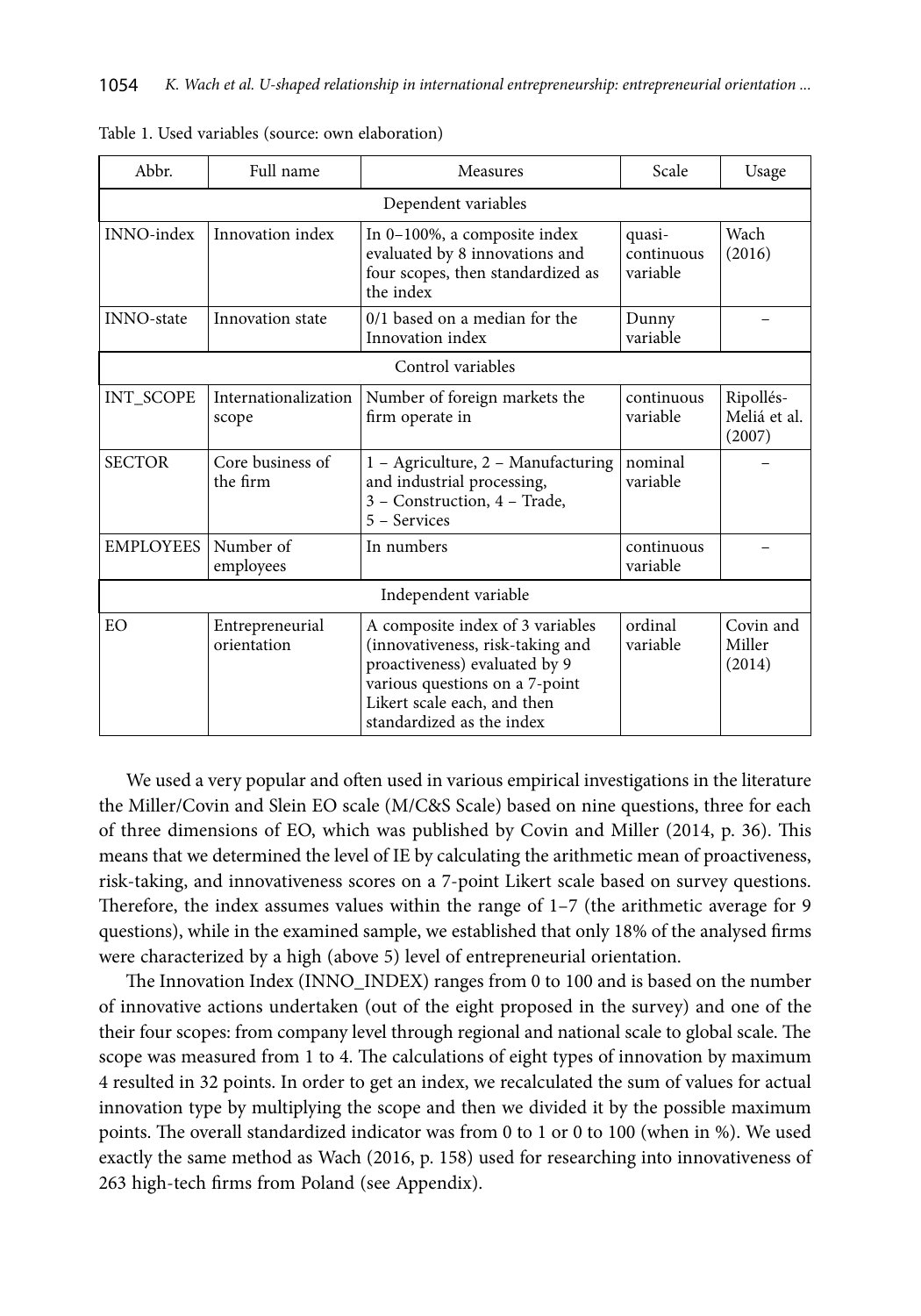As a measure of the firm's internationalisation, we took the number of foreign markets (INT\_SCOPE) where the firm marks its presence. To achieve the research objective, we divided the firms into four groups, based on their scope of internationalisation, which was diversified and ranged from 1 to 55 markets. Quartile 1  $(Q1)$ , quartile 2  $(Q2)$  and quartile 3  $(Q3)$ were assumed to be the limits of the ranges, distinguishing the following firm groups (*xi*):

- 1. INT\_SCOPE\_1:  $x_i \leq Q1$ ;
- 2. INT\_SCOPE\_2:  $Q1 < x_i \leq Q2$ ;
- 3. INT\_SCOPE\_3:  $Q2 < x_i \le Q3$ ;
- 4. INT\_SCOPE\_4:  $Q3 < x_i$ .

Table 2. Descriptive statistics for the applied variables (source: own calculations based on a survey  $(n = 355)$ 

| Variable         | Min  | Q1    | Me    | O3     | Max   | Mean  | <b>SD</b> |
|------------------|------|-------|-------|--------|-------|-------|-----------|
| INT SCOPE        | 1.00 | 4.00  | 8.00  | 15.00  | 55.00 | 11.0  | 10.5      |
| EO               | 1.00 | 3.44  | 4.11  | 4.78   | 6.67  | 4.07  | 0.99      |
| INNO-index       | 3.12 | 25.00 | 40.62 | 62.50  | 100   | 43.91 | 24.16     |
| <b>EMPLOYEES</b> | 1.00 | 15.00 | 35.00 | 120.00 | 3000  | 144.4 | 350.6     |

For each of the firm groups distinguished, we analysed the impact of entrepreneurial orientation levels (EO) on their innovativeness, expressed by the innovation index (INNO\_IN-DEX). To verify the research hypotheses, we carried out a simple linear regression analysis, estimating the parameters of the following equation:

$$
INNO\_INDEX_i = \alpha_0 + \alpha_1 EO_{ij} + \varepsilon,
$$
\n(1)

in which *i* denotes the analysed firm groups, distinguished by their scope of internationalisation  $(i = INT$  SCOPE 1,..., INT SCOPE 4), *j* denotes the analyzed firms in particular groups

The logistic regression models take the form: (2)

$$
P\left(\text{INNO} - \text{state}\right)_i = \frac{e^{\beta_0 + \beta_1 EO_{ij}}}{1 + e^{\beta_0 + \beta_1 EO_{ij}}},\tag{2}
$$

in which *i* denotes the analysed firm groups, distinguished by their scope of internationalisation (*i* = INT\_SCOPE\_1,..., INT\_SCOPE\_4), *j* denotes the analyzed firms in particular groups.

The study based on cross-sectional data that resulted from the survey of internationalised firms. We used the classic least squares method, focusing on the importance of one independent variable, which is the level of firms' entrepreneurial orientation (EO). We diagnosed the model in terms of normality of residuals distribution and heteroscedasticity based on Doornik-Hansen and Wald tests.

Based on Table 3, it can be observed that there is no strong correlation between the independent and control variables used in the analysis. The highest correlation occurs between number of employees and internationalization scope variables (0.346).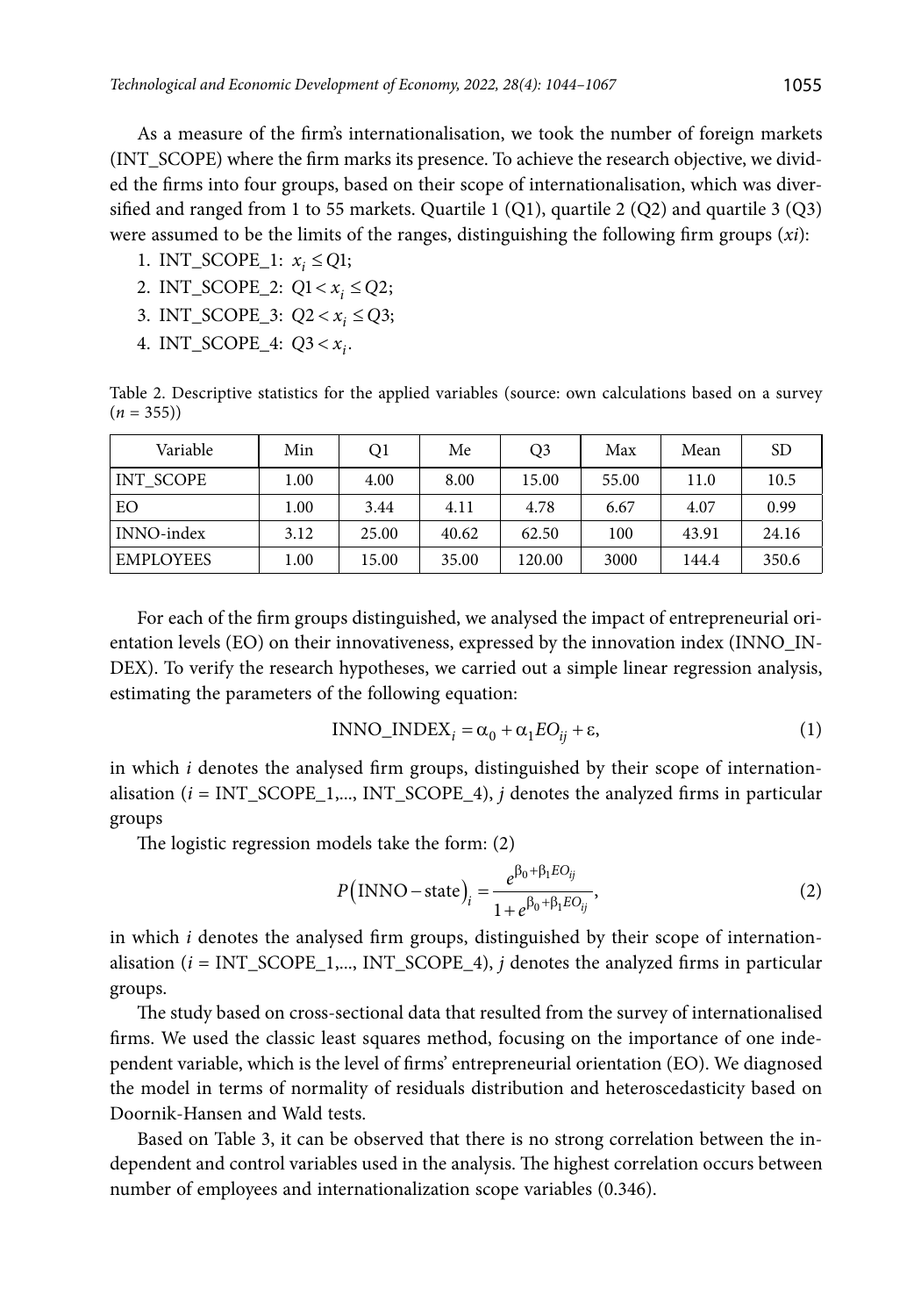| Variable  | INT SCOPE | EΟ       | <b>EMPLOYEES</b> | <b>SECTOR</b> |
|-----------|-----------|----------|------------------|---------------|
| INT SCOPE |           | 0.163    | 0.346            | $-0.155$      |
| EО        | 0.163     |          | 0.037            | $-0.052$      |
| EMPLOYEES | 0.346     | 0.037    |                  | $-0.130$      |
| SECTOR    | $-0.155$  | $-0.052$ | $-0.130$         |               |

Table 3. Correlation matrix for control and independent variables (source: own calculations based on a survey  $(n = 355)$ )

## **3. Results and discussion**

The linear regression results of parameter estimation for the analysed firm groups are presented in Table 4. For all firm groups with different scopes of internationalisation, the influence of entrepreneurial orientation on innovation was positive and statistically significant. However, parameter values and the degree of statistical significance of the variables are different in particular firm groups. The highest and the most statistically significant influence of EO on innovation is seen in the group of firms that operate in the largest number of foreign markets (ITN\_SCOPE\_4), i.e. in 15 and more countries. The second place concerns firms present in the smallest number of markets (INT\_SCOPE\_1) up to 4 countries. In both cases, the level of the innovation index is relatively well-demonstrated by the model:  $\mathbb{R}^2$  equal to 29.5% and 19.4%, respectively.

Table 4. Results of the linear regression model for the dependent variable "innovation index" (source: own elaboration based on a survey (*n* = 355))

| Vari- | Parame-<br>ter | Model 0               | Model 1               | Model 2<br>Model 3                              |                      | Model 4                |
|-------|----------------|-----------------------|-----------------------|-------------------------------------------------|----------------------|------------------------|
| able  |                | <b>INT SCOPE</b>      |                       | INT_SCOPE_1 INT_SCOPE_2 INT_SCOPE_3 INT_SCOPE_4 |                      |                        |
| Const | $\alpha_0$     | 24.109<br>(1.653)     | $-6.838$<br>(6.792)   | 12.961<br>(8.364)                               | 12.732<br>(11.118)   | $-18.832$<br>(11.999)  |
| EO    | $\alpha_1$     | $0.711***$<br>(0.109) | $8.076***$<br>(1.706) | $3.760*$<br>(2.032)                             | $5.168**$<br>(2.588) | $14.920***$<br>(2.777) |
|       | $R^2$          | 0.108                 | 0.194                 | 0.036                                           | 0.043                | 0.295                  |

*Note*: estimated standard errors appear in parentheses. \*\*\*  $p < 0.01$ ; \*\*  $p < 0.05$ ; \*  $p < 0.10$ .

In firms whose scope of internationalisation is average between the first and third quartiles (INT\_SCOPE\_2 and INT\_SCOPE\_3), i.e. between 4 and 15 countries, the parameter values are significantly lower, the statistical significance of the variable is lower, and the determination coefficient (R2) does not exceed 5%.

The H1 hypothesis that entrepreneurial orientation is important for the innovation of internationalised firms is therefore validated, as shown by the statistical significance of the EO variable in general and in all firm groups.

Similar results appear in previous empirical studies, and the positive impact of innovation on internationalisation was already confirmed by Pla-Barber and Alegre (2007) who used a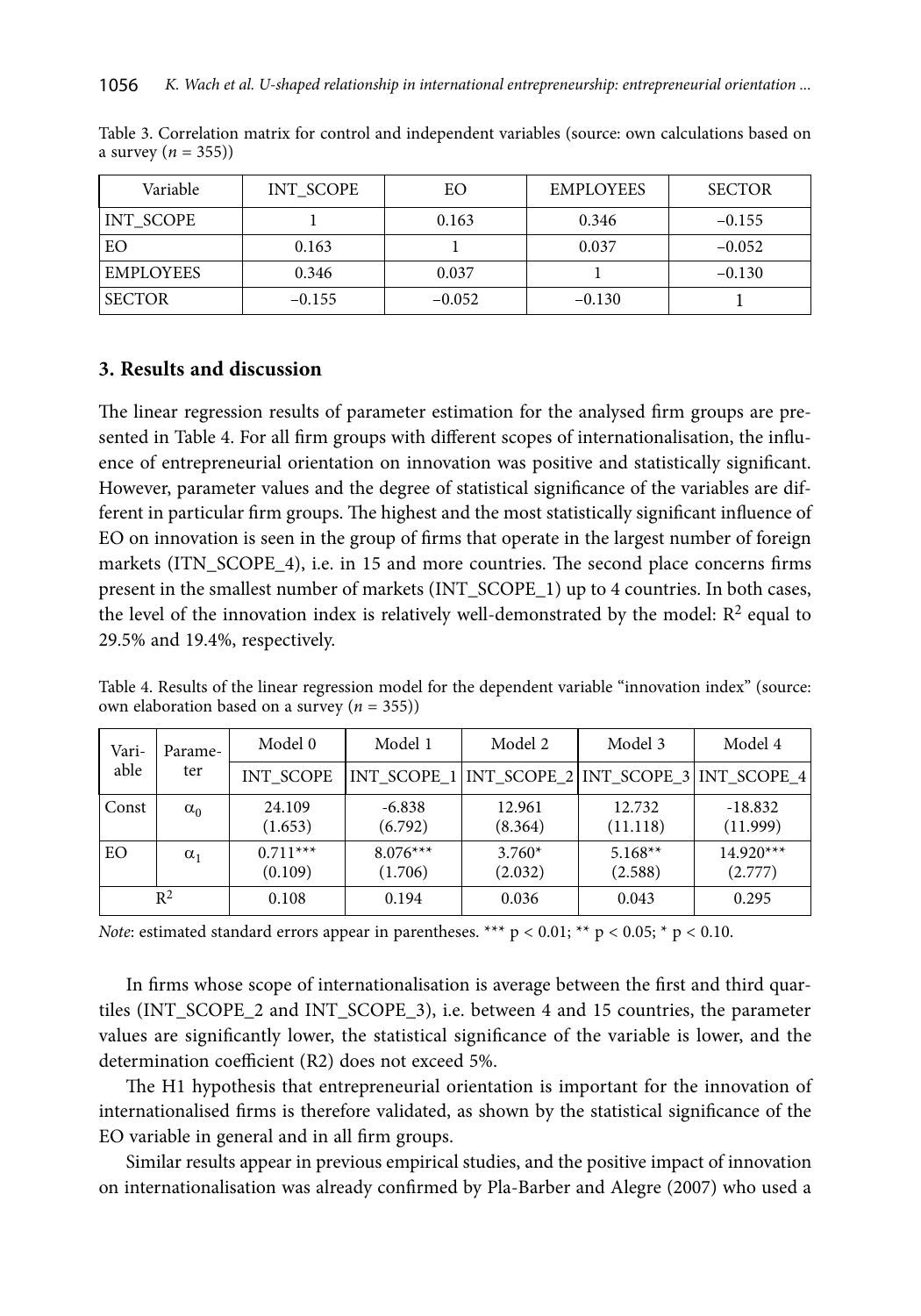sample of 121 companies in the French biotechnology industry. Moreover, both Cassiman and Golovko (2011), who research a panel of Spanish manufacturing companies, and Li et al. (2012), who use a sample of 278 small firms in technology-intensive industries from the USA, empirically observe and demonstrate similar results. Lisboa et al. (2011) confirm the impact of business orientation on innovation among companies that operate foreign markets in a sample of 267 Portuguese firms and concludes that innovation and orientation are essential in the process of company internationalisation. In Poland, Korpysa (2019) on a sample of 382 startups observed that particular dimensions of EO has impact on innovative behaviour of these entitles. Therefore, the results obtained in this article (Poland) are consistent with the results of earlier research conducted in other countries (USA, France, Spain, Portugal, and also for a preliminary results for Polish startups).

In order to validate the results, we used also logistic regression, which does not need to meet many mathematical assumptions. We assigned a rank of 0 or 1 to each firm (out of all firms) depending on the level of the innovation index. We used the median (INNO-index): half of the firms below the median (with a worse innovation index) received a rank of 0, and the other half – above the median (with a better innovation index) – received a rank of 1. We did a logistic regression (5 such regression models: separately for all firms together and for 4 groups of firms divided into groups due to INT\_SCOPE by quartiles), where the explanatory variable is the zero-one innovation and the explanatory variable is the level of the EO index (Table 5).

The logistic regression indicates how the level of the explanatory variable (in our case EO) affects the probability of success, i.e. in this case the qualification of the firm to the group of firms with a high innovation index (with rank 1).

The significance of the regression function is determined by the *p* level for the Chi-square test (p < 0.05). The significance of regression coefficients is indicated by the *p*-value for individual parameters. The regression estimations turned out to be statistically significant for all firms (INT\_SCOPE) and for groups INT\_SCOPE\_1 (below quartile 1 in terms of INT\_ SCOPE) and INT\_SCOPE\_4 (above quartile 3 in terms of INT\_SCOPE). In all these cases, an increase in EO resulted in an increasing probability of achieving a high level (rank 1) of innovation.

| Vari- | Parame-<br>ter  | Model 0               | Model 1               | Model 2<br>Model 3                                    |                      | Model 4               |
|-------|-----------------|-----------------------|-----------------------|-------------------------------------------------------|----------------------|-----------------------|
| able  |                 | <b>INT SCOPE</b>      |                       | INT_SCOPE_1   INT_SCOPE_2   INT_SCOPE_3   INT_SCOPE_4 |                      |                       |
| Const | $\beta_0$       | $-2.786$<br>(0.525)   | $-4.259$<br>(1.130)   | 1.456<br>(0.914)                                      | $-2.080$<br>(1.093)  | $-3.259$<br>(1.395)   |
| EO    | $\beta_1$       | $0.685***$<br>(0.125) | $0.827***$<br>(0.271) | $-0.341$<br>(0.221)                                   | 0.463<br>(0.254)     | $1.055***$<br>(0.343) |
|       | $Chi-square(p)$ | 34.259<br>$p = 0.000$ | 12.866<br>$p = 0.000$ | 2.492<br>$p = 0.114$                                  | 3.504<br>$p = 0.061$ | 11.277<br>$p = 0.001$ |

Table 5. Results of the logistic regression model for the dependent variable "innovation" (source: own elaboration based on a survey  $(n = 355)$ )

*Note*: estimated standard errors appear in parentheses. \*\*\*  $p < 0.01$ ; \*\*  $p < 0.05$ ; \*  $p < 0.10$ .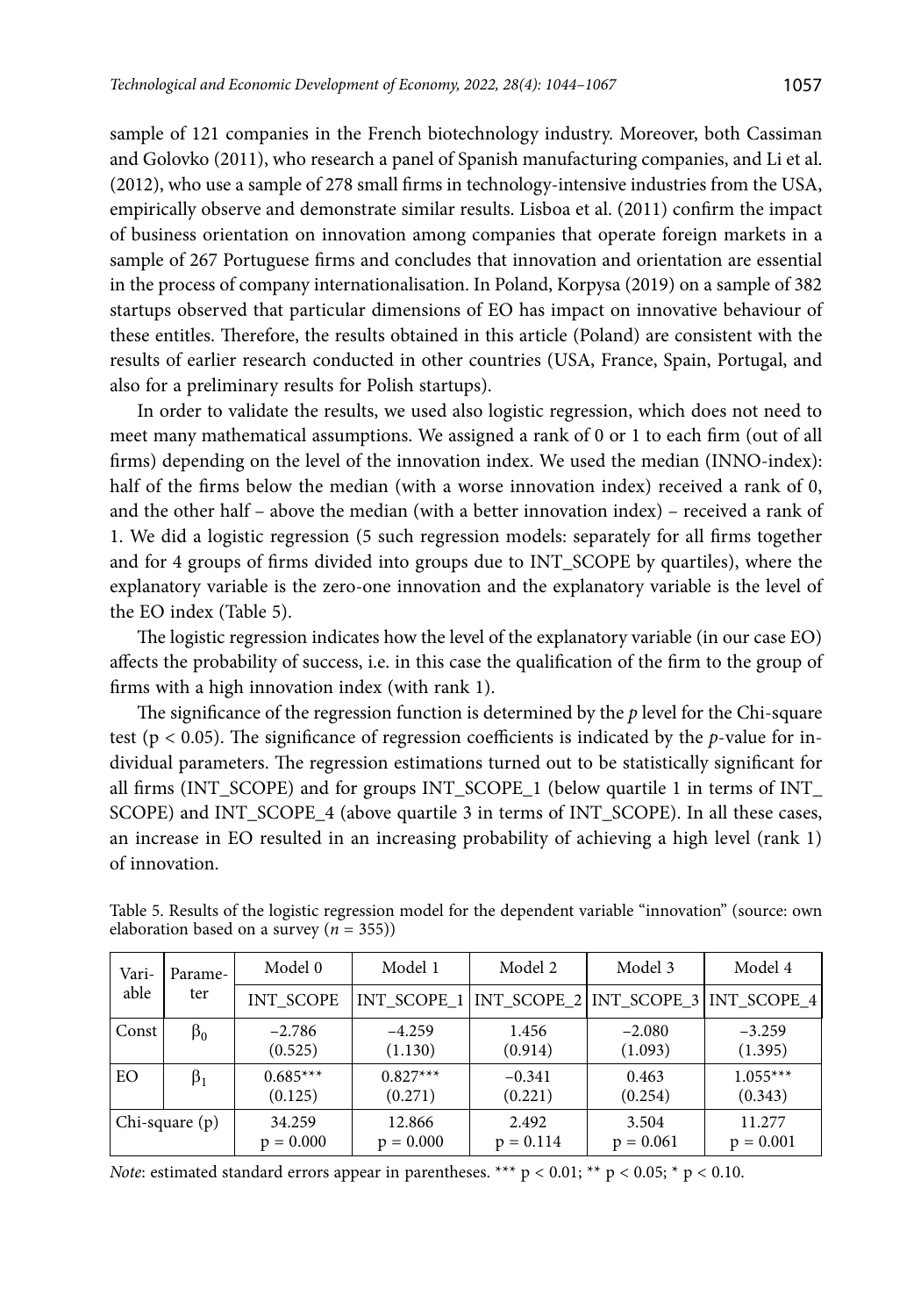This can also be seen in the graph, where the x-axis defers the value of the EO index and on the y-axis the value of the probability (Figure 2). Firms from the INT\_SCOPE\_4 group (above quartile 3 in terms of INT\_SCOPE) respond to the increase in this probability at the highest level: the EO index already at the level of 4.0 gives a 72.3% probability of achieving a high innovation index (rank 1). For INT\_SCOPE\_1 companies this probability is 31.6%.

The obtained results allowed us to use similar solutions for drawing a U-curve as in many previous studies on different aspects in business and/or economics. We are aware that it is not a quantitative way of determination of graphs, but it is widely accepted and used in prior studies (Haans et al., 2016; Park & Xiao, 2016; Kirca et al., 2012; Liu et al., 2016; Zheng & Yung, 2014), therefore we applied the same logic and reasoning as previous publications which were considered novelty and having their own contribution in their fields.

Our study confirms the validity of the H2 hypothesis, which assumes a differentiated relationship between business orientation and innovation, based on the level of internationalisation. This relationship is the most significant (parameter  $\alpha_1$ ) for firms with a low and very high internationalisation scope (H2a hypothesis) and the least significant (parameter  $\alpha_1$ ) for moderately internationalised firms (H2b hypothesis). We may conclude that the strength of entrepreneurial orientation's influence on innovation changes in the process of internationalisation of firms, and its graphical form is similar in shape to the letter U (Figure 3). In the Figure 3, we presented the values of the parameter  $\alpha_1$  for the simple linear regression (equation 1) for the groups of firms, distinguished by their scope of internationalisation (i = INT\_SCOPE\_1,..., INT\_SCOPE\_4).

In firms at an early stage of internationalisation, entrepreneurial orientation significantly influences innovation (left arm of the letter U), which is directly related to the concentration of entrepreneurial resources on creating new product and organizational and marketing solutions related to entering new markets. Achieving a higher level of internationalisation shifts the entrepreneurial resources to activities related to maintaining and strengthening the market position through knowledge and experience gained in new markets. This experience allows the company to continue the internationalisation process based on previously made innovations, which leads to the entrepreneurial orientation of firms at this stage, having a smaller impact on innovation. This reflects the bottom of the letter U in Figure 2. A growing level of firm internationalisation is associated with entering new markets, more distant in terms of geography and culture. Presence in such markets, alongside the need to meet the challenges of a demanding global market, is the reason company entrepreneurial resources are again used for innovative activities, which is reflected by the right arm of the U letter.

Comparison of the U-curve results with the results of previous studies is difficult, because these results are our original observations of such dependences, and the present study is innovative in this respect. Similarly, the work of Haans, Pieters, and He (2016) is perhaps the first article in management to explicitly discuss theoretical concept properties and U-shaped relationships phenomenon. Nevertheless, they noted that strategic management research increasingly explores U- and inverted U-shaped relationships. Some U- or inverted U-shaped relationships appeared in various international contexts, for example, for FDI and performance (Park & Xiao, 2016; Barłożewski & Trąpczyńśki, 2021) or multinationalism and performance (Kirca et al., 2012). In the literature, a U- or inverted U-shaped relationship also appeared between innovation and performance (Liu et al., 2016; Zheng & Yung, 2014).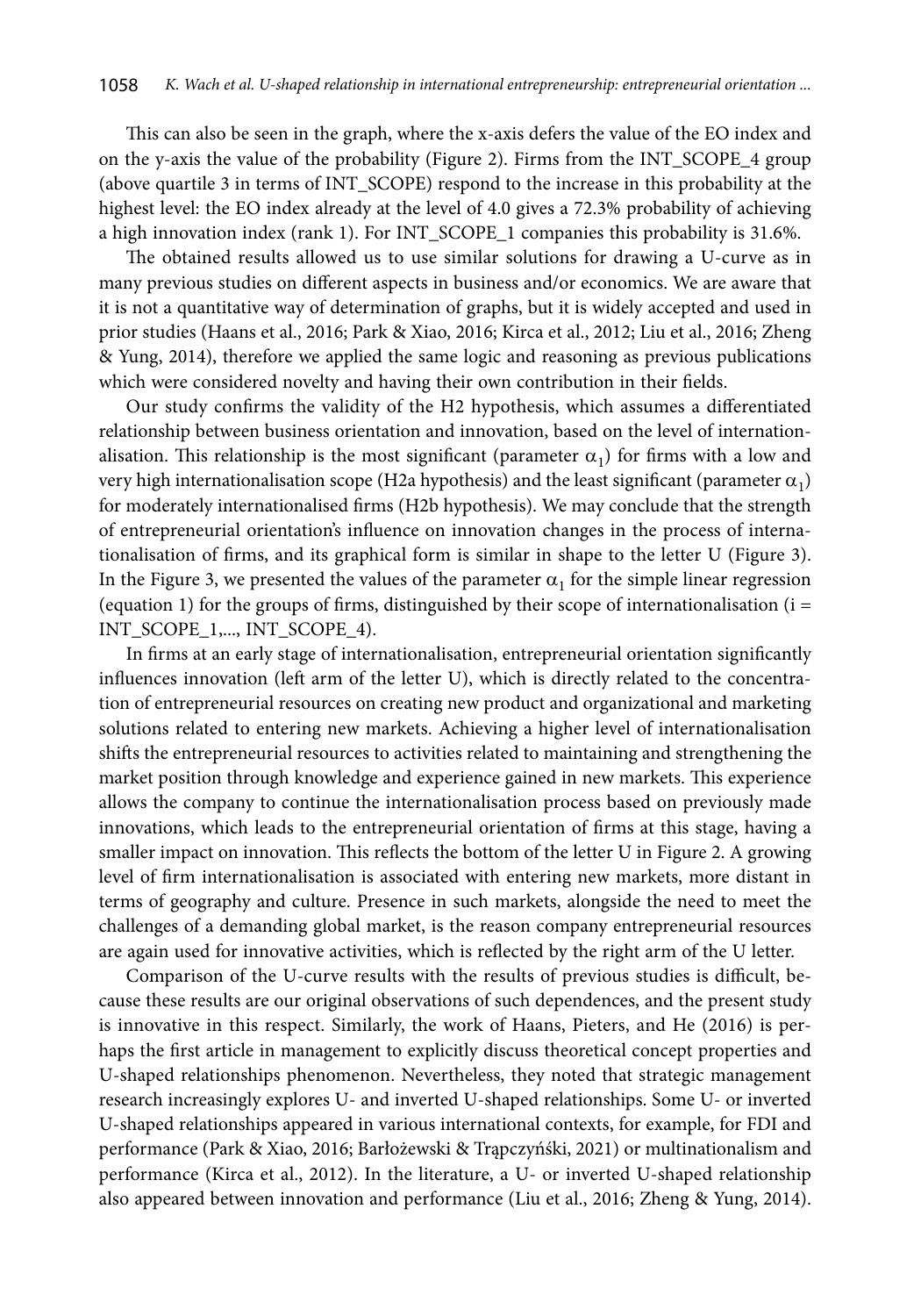

Figure 2. Influence of entrepreneurial orientation on the probability of innovation success (source: own elaboration based on a survey (*n* = 355))



Figure 3. Influence of entrepreneurial orientation on innovation for groups of enterprises with different scopes of internationalisation (source: own elaboration based on a survey  $(n = 355)$ )

Nevertheless, this article and its empirical findings seem to be among the first to combine international entrepreneurship with entrepreneurial orientation and innovation, which is the main contribution of this article. It will be very interesting to replicate our research in other parts of the globe, in both developed economies and emerging markets, even in other countries of Central and Eastern Europe. Probably future empirical investigations will focus on decision-making processes (theoretically conceptualised in Sieja & Wach, 2019), especially in the context of dominant logic of causation and effectuation (theoretically conceptualised in Pawęta, 2016) or the role of the entrepreneur in this process (Wach & Głodowska, 2021).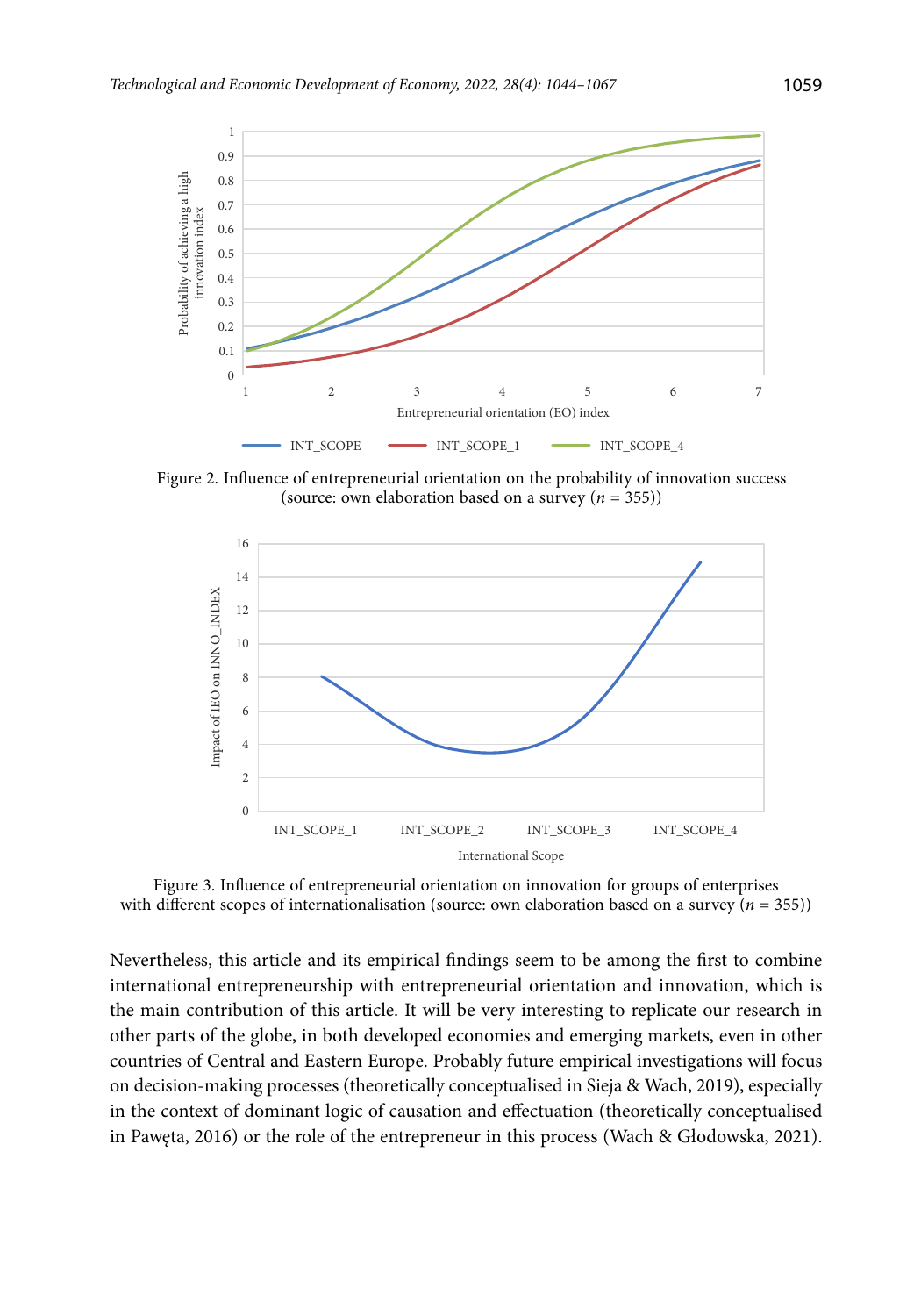# **Conclusions**

The literature review show that international entrepreneurship is becoming the leading research approach to business internationalisation. Exploring many aspects of international business from an entrepreneurial perspective is now natural and obvious. One of the research trends is to explain the role of EO and its impact on many different aspects of internationalisation of the firm. This article also makes such an approach by combining EO with innovation and with the scope of internationalisation as the number of markets on which the firm operates.

For the investigated firms from Poland, the influence of entrepreneurship orientation on innovativeness is positive, but different in individual firm groups according to their scope of internationalisaion. The highest and the most statistically significant impact of the EO on innovation appears in the group of firms that operate in the most significant number of foreign markets or the smallest number of markets, and the impact is less significant in the group of firms that declare their activity in an average number of markets. Empirical data confirm a diversified relationship between business orientation and innovation, based on the scope of internationalisation. At the same time, we can assume that this relationship is similar in shape to the letter U, which constitutes a contribution of this article to the international entrepreneurship literature. Therefore, we can assume that the research hypotheses have been verified positively and confirmed. Entrepreneurial orientation has significant role for the innovativeness of internationalised firms among the investigated businesses (H1). The relationship between entrepreneurial orientation and innovativeness of internationalised firms varies depending on the scope of internationalisation and is U-shaped (H2) among the investigated firms. The most significant impact of entrepreneurial orientation on innovation is noted for firms with a small and very large scope of internationalisation (H2a).

Like any study, especially an empirical one, the results presented in this article has its own research limitations. They are mainly dependent on the sampling method and the measuring instruments. The main reservation is the lack of representativeness of the research sample, it is not representative for the whole population of enterprises from Poland; hence, the results are not absolute, i.e*.* adequate for the whole population. Secondly, the survey forced the use of managerial perception, i.e*.* not using measurable data but only the perception by the managerial staff of the phenomena described in the survey questionnaire – which is typical of surveys in business, management or generally social sciences, – hence it is not possible to absolutize the results. The managerial perception depends on many factors, including basic characteristics and traits of entrepreneurs and managers. Thirdly, another limitation of the presented results lies in static analyses, so the future exploration and explanations of this research problem need the dynamic approach. However, it is a considerable challenge to gather panel data for analysis on an international microeconomic level (firms). Therefore, there is still a need for in-depth research on the subject.

The problem undertaken in the article and our results may have important practical implications. The findings confirm the importance of entrepreneurial orientation in internationalization. The findings revealed that entrepreneurial orientation is particularly crucial for innovation, but it depends on the scope of internationalization. We think that the research results can be helpful for managers and owners of firms that are already internationalized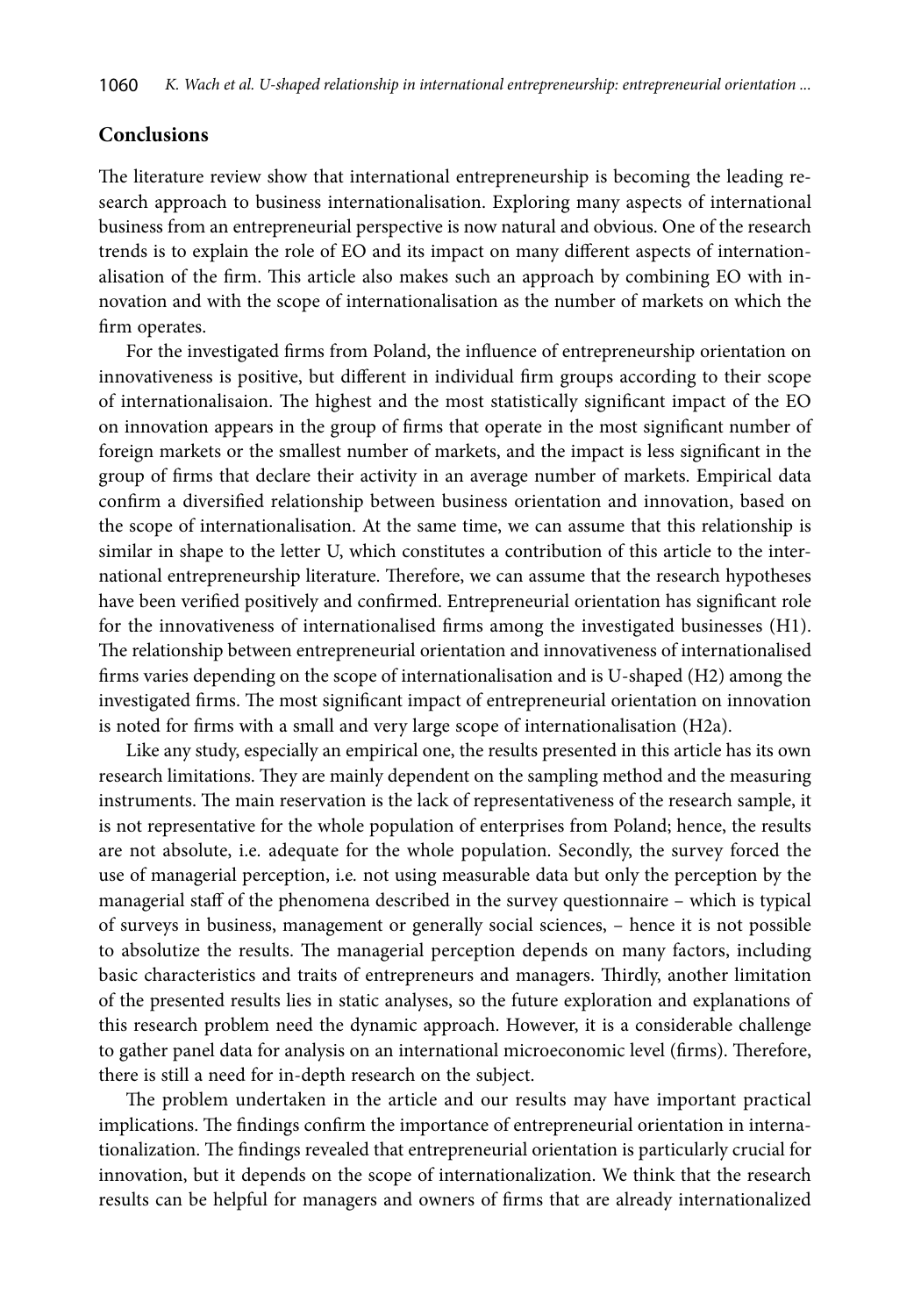or intend to enter the international market. They should take our observations into account when making decisions about firms' development depending on the scope of their internationalization. It is essential that they focus on entrepreneurial orientation and consciously develop it as a crucial attribute for international activity.

The results presented in the article are a starting point for further detailed analyses, and the directions for further studies are promising. This topic should be analysed from the perspective of management and economics. It is worthwhile to continue research on the influence of entrepreneurial orientation on internationalisation strategies or decision-making processes, especially in the context of dominant logic of causation and effectuation. Within entrepreneurship, we should explore the influence of entrepreneurial orientation, understood as a real recognition of opportunities on foreign markets.

## **References**

- Acosta, A. S., Crespo, Á. H., & Agudo, J. C. (2018). Effect of market orientation, network capability and entrepreneurial orientation on international performance of small and medium enterprises (SMEs). *Journal of Business Review*, *27*, 1128–1140. <https://doi.org/10.1016/j.ibusrev.2018.04.004>
- Acs, Z. J., Desai, S., & Hessels, J. (2008). Entrepreneurship, economic development and institutions. *Small Business Economics*, *31*(3), 219–234. <https://doi.org/10.1007/s11187-008-9135-9>
- Ahmed, F. U., & Brennan, T. (2019). Performance determinants of early internationalizing firms: The role of international entrepreneurial orientation. *Journal of International Entrepreneurship*, *17*(4), 389–424. <https://doi.org/10.1007/s10843-019-00250-7>
- Akbar, F., Khan, R. A., Wadood, F., & Bin Bon, A. T. (2020). Entrepreneurial orientation dimension affects firm performance: A perspective from the Malaysian furniture industry. *Entrepreneurial Business and Economics Review*, *8*(4), 157–181. <https://doi.org/10.15678/EBER.2020.080409>
- Alegre, J., & Chiva, R. (2013). Linking entrepreneurial orientation and firm performance: The role of organizational learning capability and innovation performance. *Small Business Management*, *51*(4), 491–507. <https://doi.org/10.1111/jsbm.12005>
- Andersen, J. A. (2010). A critical examination of the EO-performance relationship. *International Journal of Entrepreneurial Behavior* & *Research*, *16*(4), 309–328.<https://doi.org/10.1108/13552551011054507>
- Bakar, L. J., & Ahmad, H. (2010). Assessing the relationship between firm resources and product innovation performance. *Business Process Management Journal*, *16*(3), 420–435. <https://doi.org/10.1108/14637151011049430>
- Barłożewski, K., & Trąpczyński, P. (2021). Internationalisation motives and the multinationalityperformance relationship: The case of Polish firms. *Entrepreneurial Business and Economics Review*, *9*(2), 85–104. <https://doi.org/10.15678/EBER.2021.090206>
- Basso, O., Fayolle, A., & Bouchard, V. (2009). Entrepreneurial orientation: The making of a concept. *Entrepreneurship and Innovation*, *10*(4), 313–321. <https://doi.org/10.5367/000000009790012327>
- Bhatti, A., Rehman, S. U., & Rumman, J. (2020). Organizational capabilities mediates between organizational culture, entrepreneurial orientation, and organizational performance of SMEs in Pakistan. *Entrepreneurial Business and Economics Review*, *8*(4), 85–103. <https://doi.org/10.15678/EBER.2020.080405>
- Benazzouz, N. M. (2019). Entrepreneurial orientation and innovation intensity: A synthetic literature review. *International Entrepreneurship Review*, *5*(2), 23–36. <https://doi.org/10.15678/IER.2019.0502.02>
- Bigos, K., & Michalik, A. (2020). The influence of innovation on international new ventures' exporting in Central and Eastern Europe and Central Asia countries. *Entrepreneurial Business and Economics Review*, *8*(3), 47–63.<https://doi.org/10.15678/EBER.2020.080303>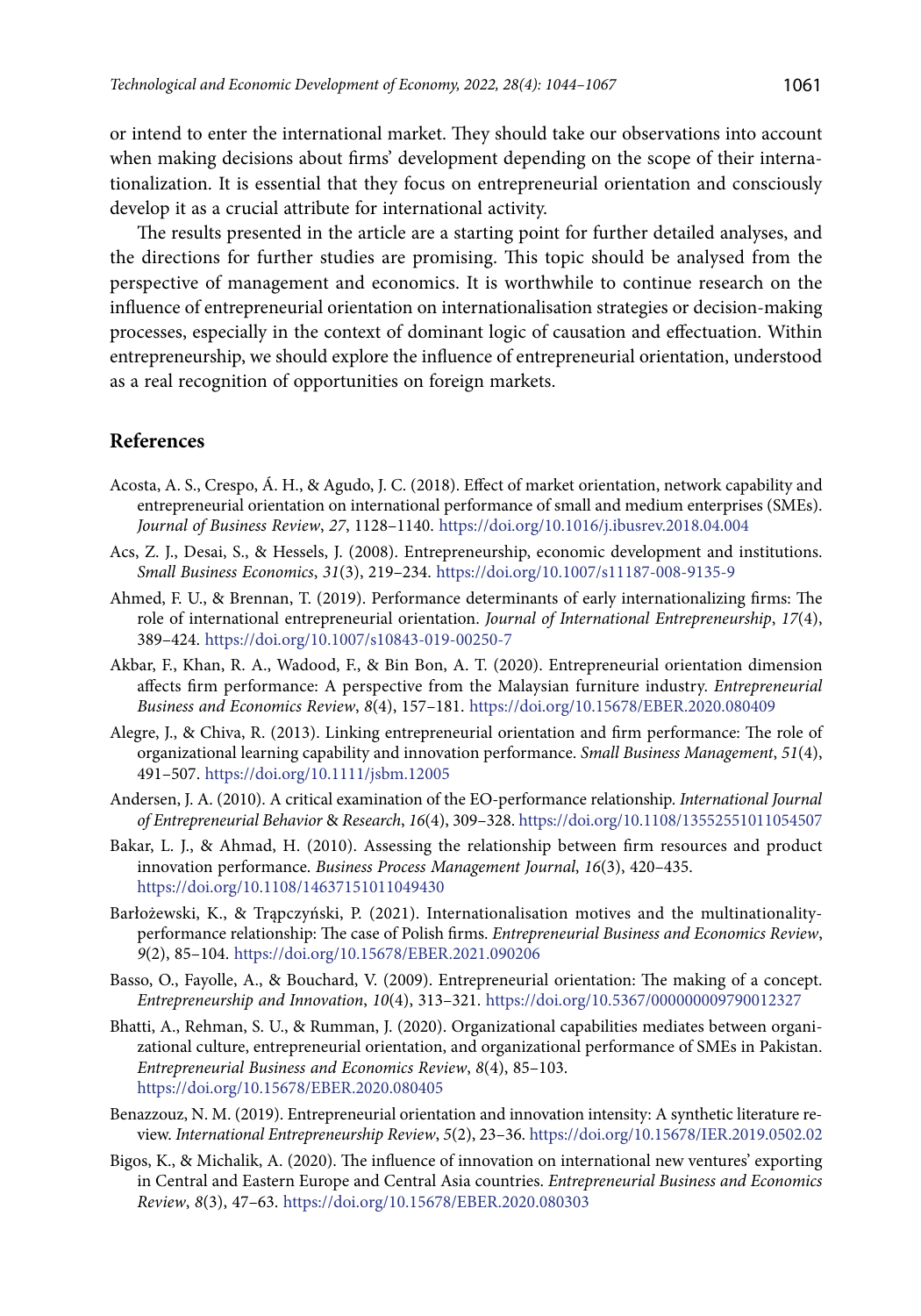- Bigos, K., & Wach, K. (2021). Product innovation as the cause for export propensity in the Caucasus: Empirical evidence for Armenia, Azerbaijan and Georgia. *Central Asia and the Caucasus*, *22*(2), 90–100. <https://doi.org/10.37178/ca-c.21.2.08>
- Boermans, M. A., & Roelfsema, H. (2016). Small firm internationalization, innovation, and growth. *International Economics and Economic Policy*, *13*(2), 283–296. <https://doi.org/10.1007/s10368-014-0310-y>
- Boso, N., Cadogan, J. W., & Story, V. M. (2013). Entrepreneurial orientation and market orientation as drivers of product innovation success: A study of exporters from a developing economy. *International Small Business Journal*, *31*(1), 57–81. <https://doi.org/10.1177/0266242611400469>
- Brathwaite, J. (2017). Entrepreneurial orientation relationship with internationalization: mediating impact of project management flexibility in emerging economies. *The Business and Management Review*, *9*(3), 536–562.
- Bujan, I. (2019). Entrepreneurial orientation and socioemotional dimensions in small family hotels: do they impact business performance?. *Economic research-Ekonomska istraživanja*, *33*(1), 1925–1942. <https://doi.org/10.1080/1331677X.2020.1763824>
- Camisón C., & Villar, A. (2009). Capabilities and propensity for cooperative internationalization. *International Marketing Review*, *26*(2), 124–150. <https://doi.org/10.1108/02651330910950394>
- Cassiman, B., & Golovko, E. (2011). Innovation and internationalization through exports*. Journal of International Business Studies*, *42*, 56–75. <https://doi.org/10.1057/jibs.2010.36>
- Covin, J. G., & Miller, D. (2014). International entrepreneurial orientation: conceptual considerations, research themes, measurement issues, and future research directions. *Entrepreneurship Theory and Practice*, *38*(1), 11–44. <https://doi.org/10.1111/etap.12027>
- Covin, J. G., & Slevin, D. (1989). Strategic management of small firms in hostile and benign environments. *Strategic Management Journal*, *10*(1), 75–87. https://doi.org/10.1002/smj.4250100107
- Dai, L. N., Maksimov, V., Gilbert, B. A., & Fernhaber, S. A. (2014). Entrepreneurial orientation and international scope: The differential roles of innovativeness, proactiveness, and risk-taking. *Journal of Business Venturing*, *29*(40), 511–524. <https://doi.org/10.1016/j.jbusvent.2013.07.004>
- Dohse, D., & Niebuhr, A. (2018). How different kinds of innovation affect exporting. *Economics Letters*, *163*, 182–185. <https://doi.org/10.1016/j.econlet.2017.12.017>
- Ejdys, J. (2016). Entrepreneurial orientation vs. innovativeness of small and medium size enterprises. *Journal of Engineering*, *Project*, *and Production Management*, *6*(1), 13–24. <https://doi.org/10.32738/JEPPM.201601.0003>
- Etemad, H. (2015). Entrepreneurial orientation-performance relationship in the international context. *Journal of International Entrepreneurship*, *13*, 1–6. <https://doi.org/10.1007/s10843-015-0150-z>
- Gabrielczak, P., & Serwach, T. (2018). The links between firm-level productivity and modes of international expansion of firms from the Lodz Voivodeship. *Economic research-Ekonomska istraživanja*, *31*(1), 1307–1329. <https://doi.org/10.1080/1331677X.2018.1477612>
- Genc, E., Dayan, M., & Genc, O. M. (2019). The impact of SME internationalization on innovation: The mediating role of market and entrepreneurial orientation. *Industrial Marketing Management*, *82*, 253–264.<https://doi.org/10.1016/j.indmarman.2019.01.008>
- Głodowska, A., Maciejewski, M., & Wach, K. (2019a). How entrepreneurial orientation stimulates different types of knowledge in the internationalisation process of firms from Poland?. *Entrepreneurial Business and Economics Review*, *7*(1), 61–73. <https://doi.org/10.15678/EBER.2019.070104>
- Głodowska, A., Maciejewski, M., & Wach, K. (2019b). The impact of entrepreneurial orientation on the use of knowledge in the process of internationalisation based on the example of companies from Poland. *Prace Komisji Geografii Przemysłu Polskiego Towarzystwa Geograficznego* – *Studies of the Industrial Geography Commission of the Polish Geographical Society*, *33*(1), 18–35. <https://doi.org/10.24917/20801653.331.2>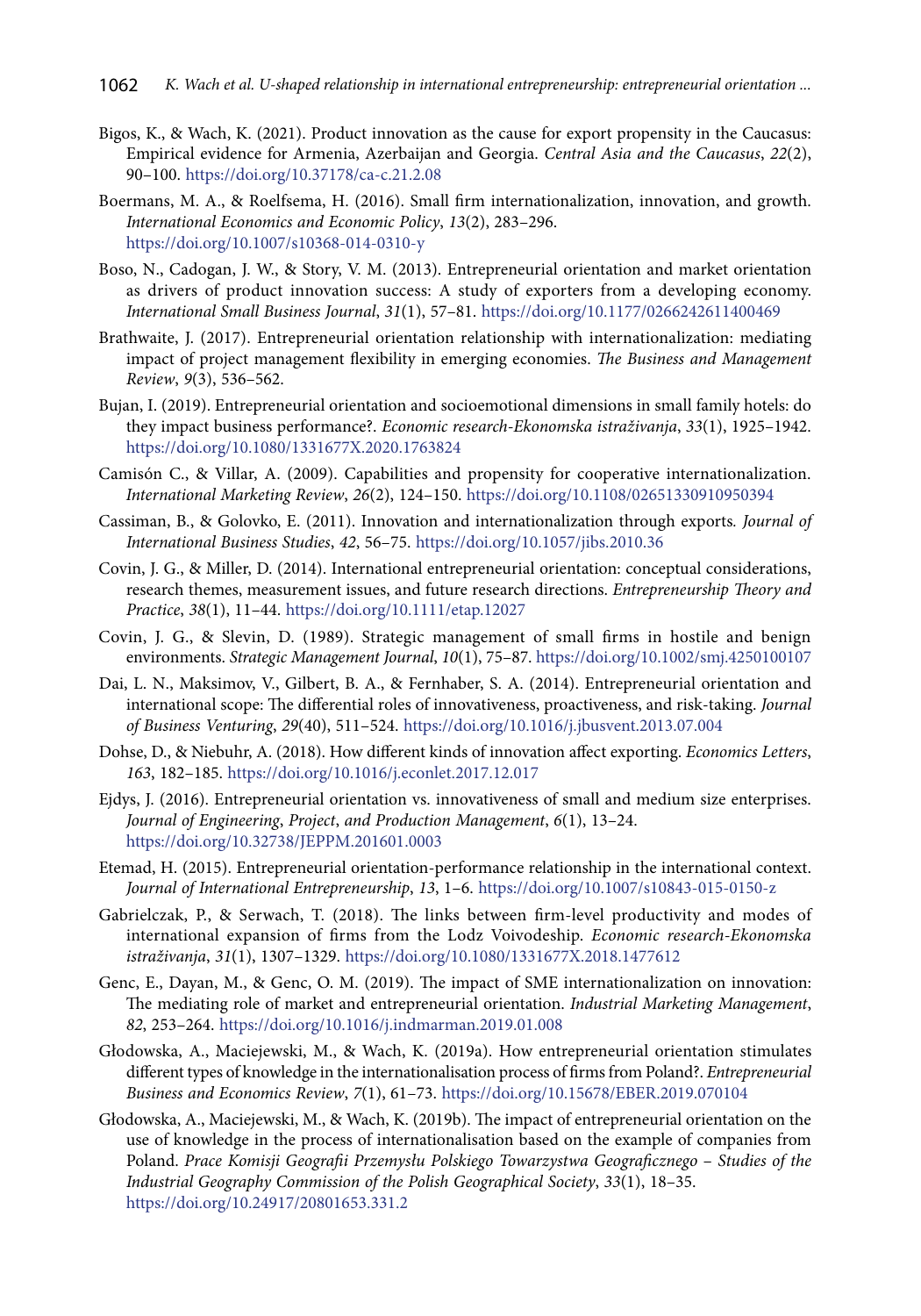- Golovko, E., & Valentini, G. (2011). Exploring the complementarity between innovation and export for SMEs growth. *Journal of International Business Studies*, *42*(3), 362–380. <https://doi.org/10.1057/jibs.2011.2>
- Gomes, G., Seman, L. O., Berndt, A. C., & Bogoni, N. (2022). The role of entrepreneurial orientation, organizational learning capability and service innovation in organizational performance. *Revista de Gestão, 29*(1), 39–54. <https://doi.org/10.1108/REGE-11-2020-0103>
- Haans, R. F. J., Pieters, C., & He, Z.-L. (2016). Thinking about U: Theorizing and testing U‐ and inverted U‐shaped relationships in strategy research. *Strategic Management Journal*, *37*(7), 1177–1195. <https://doi.org/10.1002/smj.2399>
- Hernández-Perlines, F., Cisneros, M. A. I., Ribeiro-Soriano, D., & Mogorrón-Guerrero, H. (2020). Innovativeness as a determinant of entrepreneurial orientation: analysis of the hotel sector. *Economic Research-Ekonomska Istraživanja*, *33*(1), 2305–2321. <https://doi.org/10.1080/1331677X.2019.1696696>
- Hughes, M., & Morgan, R. E. (2007). Deconstructing the relationship between entrepreneurial orientation and business performance at the embryonic stage of firm growth. *Industrial Marketing Management*, *36*, 651–661. <https://doi.org/10.1016/j.indmarman.2006.04.003>
- Ireland, R. D., & Webb, J. W. (2007). Strategic entrepreneurship: Creating competitive advantage through streams of innovation. *[Business Horizons](https://econpapers.repec.org/article/eeebushor/)*, *50*(1), 49–59. <https://doi.org/10.1016/j.bushor.2006.06.002>
- Jin, B., Jung, S., & Jeong, S. W. (2018). [Dimensional effects of Korean SME's entrepreneurial orientation](https://ideas.repec.org/a/spr/intemj/v14y2018i1d10.1007_s11365-017-0457-4.html) [on internationalization and performance: the mediating role of marketing capability](https://ideas.repec.org/a/spr/intemj/v14y2018i1d10.1007_s11365-017-0457-4.html). *[International](https://ideas.repec.org/s/spr/intemj.html) [Entrepreneurship and Management Journal](https://ideas.repec.org/s/spr/intemj.html)*, *14*(1), 195–215. <https://doi.org/10.1007/s11365-017-0457-4>
- Karami, M., & Tang, J. (2019). Entrepreneurial orientation and SME international performance: The mediating role of networking capability and experiential learning. *International Small Business Journal*, *37*(2), 105–124. <https://doi.org/10.1177/0266242618807275>
- Kaszowska-Mojsa, J. (2020). Innovation strategies of manufacturing companies during expansions and slowdowns. *Entrepreneurial Business and Economics Review*, *8*(4), 47–66. <https://doi.org/10.15678/EBER.2020.080403>
- Kirca, A. H., Roth, K., Hult, G. T. M., & Cavusgil, S. T. (2012). The role of context in the multinationality‐performance relationship: A meta‐analytic review. *Global Strategy Journal*, *2*(2), 108–121. <https://doi.org/10.1002/gsj.1032>
- Knight, G. A. (1997). Cross-cultural reliability and validity of a scale to measure firm entrepreneurial. *Journal of Business Venturing*, *12*(3), 213–225. [https://doi.org/10.1016/S0883-9026\(96\)00065-1](https://doi.org/10.1016/S0883-9026(96)00065-1)
- Knight, G. A. (2001). Entrepreneurship and strategy in the international SME. *Journal of International Management*, *7*, 155–171. [https://doi.org/10.1016/S1075-4253\(01\)00042-4](https://doi.org/10.1016/S1075-4253(01)00042-4)
- Korpysa, J. (2019). Entrepreneurial orientation of startups: Research results. *International Entrepreneurship Review*, *5*(2), 37–51. <https://doi.org/10.15678/IER.2019.0502.03>
- Kreiser, P., Marino, L., Kuratko, D., & Weaver, K. (2013). [Disaggregating entrepreneurial orientation:](https://ideas.repec.org/a/kap/sbusec/v40y2013i2p273-291.html) [the non-linear impact of innovativeness, proactiveness and risk-taking on SME performance](https://ideas.repec.org/a/kap/sbusec/v40y2013i2p273-291.html). *[Small](https://ideas.repec.org/s/kap/sbusec.html) [Business Economics](https://ideas.repec.org/s/kap/sbusec.html)*, *40*(2), 273–291. <https://doi.org/10.1007/s11187-012-9460-x>
- Kropp, F., Lindsay, N. J., & Shoham, A. (2008). Entrepreneurial orientation and international entrepreneurial business venture startup. *International Journal of Entrepreneurial Behavior* & *Research*, *14*(2), 102–117. <https://doi.org/10.1108/13552550810863080>
- Kusa, R. (2020). Linking relational capabilities and entrepreneurial orientation of an organization. *International Entrepreneurship Review*, *6*(3), 49–60. <https://doi.org/10.15678/IER.2020.0603.04>
- Kyläheiko, K., Jantunen, A., Puumalainen, K., Saarenketo, S., & Tuppura, A. (2011). [Innovation and](https://ideas.repec.org/a/eee/iburev/v20y2011i5p508-520.html) [internationalization as growth strategies: The role of technological capabilities and appropriability](https://ideas.repec.org/a/eee/iburev/v20y2011i5p508-520.html). *[International Business Review](https://ideas.repec.org/s/eee/iburev.html)*, *20*(5), 508–520. <https://doi.org/10.1016/j.ibusrev.2010.09.004>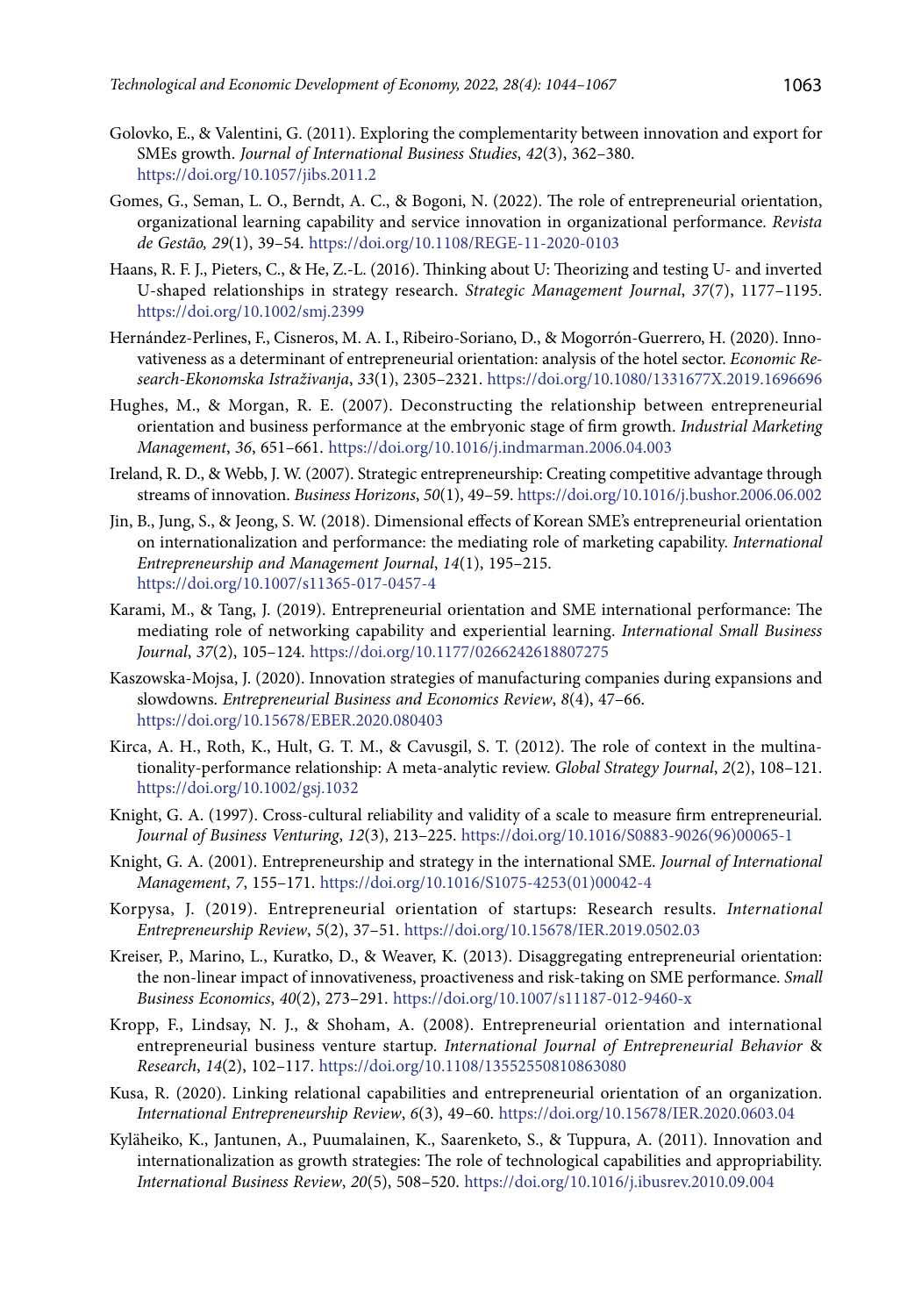- Lewandowska, M. S., Szymura-Tyc, M., & Gołębiowski, T. (2016). Innovation complementarity, cooperation partners, and new product export: Evidence from Poland. *Journal of Business Research*, *69*(9), 3673–3681. <https://doi.org/10.1016/j.jbusres.2016.03.028>
- Li, L., Qian, G., & Qian, Z. (2012). Early internationalization and performance of small high-tech bornglobals. *International Marketing Review*, *29*(5), 536–561. <https://doi.org/10.1108/02651331211260377>
- Lisboa, A., Skarmeas, D., & Lages, C. (2011). [Innovative capabilities: Their drivers and effects on current](https://ideas.repec.org/a/eee/jbrese/v64y2011i11p1157-1161.html)  [and future performance.](https://ideas.repec.org/a/eee/jbrese/v64y2011i11p1157-1161.html) *[Journal of Business Research](https://ideas.repec.org/s/eee/jbrese.html)*, *64*(11), 1157–1161. <https://doi.org/10.1016/j.jbusres.2011.06.015>
- Liu, H., Ding, X.-H., Guo, H., & Luo, J.-H. (2014). How does slack affect product innovation in hightech Chinese firms: The contingent value of entrepreneurial orientation. *Asia Pacific Journal of Management*, *31*(1), 47–68. https://doi.org/10.1007/s10490-012-9309-5
- Liu, Y., Ying, Y., & Wu, X. (2016). Catch-up through collaborative innovation: Evidence from China. *Thunderbird International Business Re*view, *59*(4). <https://doi.org/10.1002/tie.21886>
- Lumpkin, G. T., & Dess, G. G. (1996). Clarifying the entrepreneurial orientation construct and linking it to performance. *The Academy of Management Review*, *21*(1), 135–172. <https://doi.org/10.2307/258632>
- Maciejewski, M., & Wach, K. (2019). International startups from Poland: Born global or born regional?. *Journal of Management and Business Administration Central Europe*, *27*(1), 60–83. <https://doi.org/10.7206/jmba.ce.2450-7814.247>
- Madhoushi, M., Sadati, A., Delavari, H., Mehdivand, M., & Mihandost, R. (2011). Entrepreneurial orientation and innovation performance: The mediating role of knowledge management. *Asian Journal of Business Management*, *3*(4), 310–316.
- Matysiak, L., & Bausch, A. (2012). Antecedents of MNE performance: Blinded by the obvious in 35 years of literature. *Multinational Business Review*, *20*(2), 178–211. <https://doi.org/10.1108/15253831211238230>
- McDougall, P. P., & Oviatt, B. M. (2000). International entrepreneurship: The intersection of two research paths. *The Academy of Management Journal*, *43*(5), 902–906. <https://doi.org/10.5465/1556418>
- McDougall, P. P., & Oviatt, B. M. (2005). Defining international entrepreneurship and modeling the speed of internationalization. *Entrepreneurship Theory and Practice*, *29*(5), 537–554. <https://doi.org/10.1111/j.1540-6520.2005.00097.x>
- Méndez, U., Morales-Rodríguez, D., & Flecha, J. (2019). Entrepreneurial orientation and innovation as determinants in the internalization of SMEs in Puerto Rico. *Revista Pymes*, *Innovación y Desarrollo*, *7*(3), 23–36.
- Miller, D. (1983). The correlates of entrepreneurship in three types of firms. *Management Science*, *29*(7), 770–791. <https://doi.org/10.1287/mnsc.29.7.770>
- Mintzberg, H. (1973). *The nature of managerial work*. Harper & Row.
- OECD. (2018). *Oslo Manual 2018: Guidelines for collecting*, *reporting and using data on innovation*, *4th edition*, *the measurement of scientific*, *technological and innovation activities.* OECD Publishing – Eurostat.
- Onwe, C., Ogbo, A., & Ameh, A. A. (2020). Entrepreneurial orientation and small firm performance: The moderating role of environmental hostility. *Entrepreneurial Business and Economics Review*, *8*(4), 67–84. <https://doi.org/10.15678/EBER.2020.080404>
- Oura, M. M., Zilber, S. N., & Lopes, E. L. (2016). [Innovation capacity, international experience and](https://ideas.repec.org/a/eee/iburev/v25y2016i4p921-932.html)  [export performance of SMEs in Brazil](https://ideas.repec.org/a/eee/iburev/v25y2016i4p921-932.html). *[International Business Review](https://ideas.repec.org/s/eee/iburev.html)*, *25*(4), 921–932. <https://doi.org/10.1016/j.ibusrev.2015.12.002>
- Park, B. I., & Xiao, S. (2016).When do local firms benefit from inward foreign direct investment? a longitudinal study of China's manufacturing sector covering 1998–2007. *Thunderbird International Business Review*, *58*(4), 333–341. <https://doi.org/10.1002/tie.21749>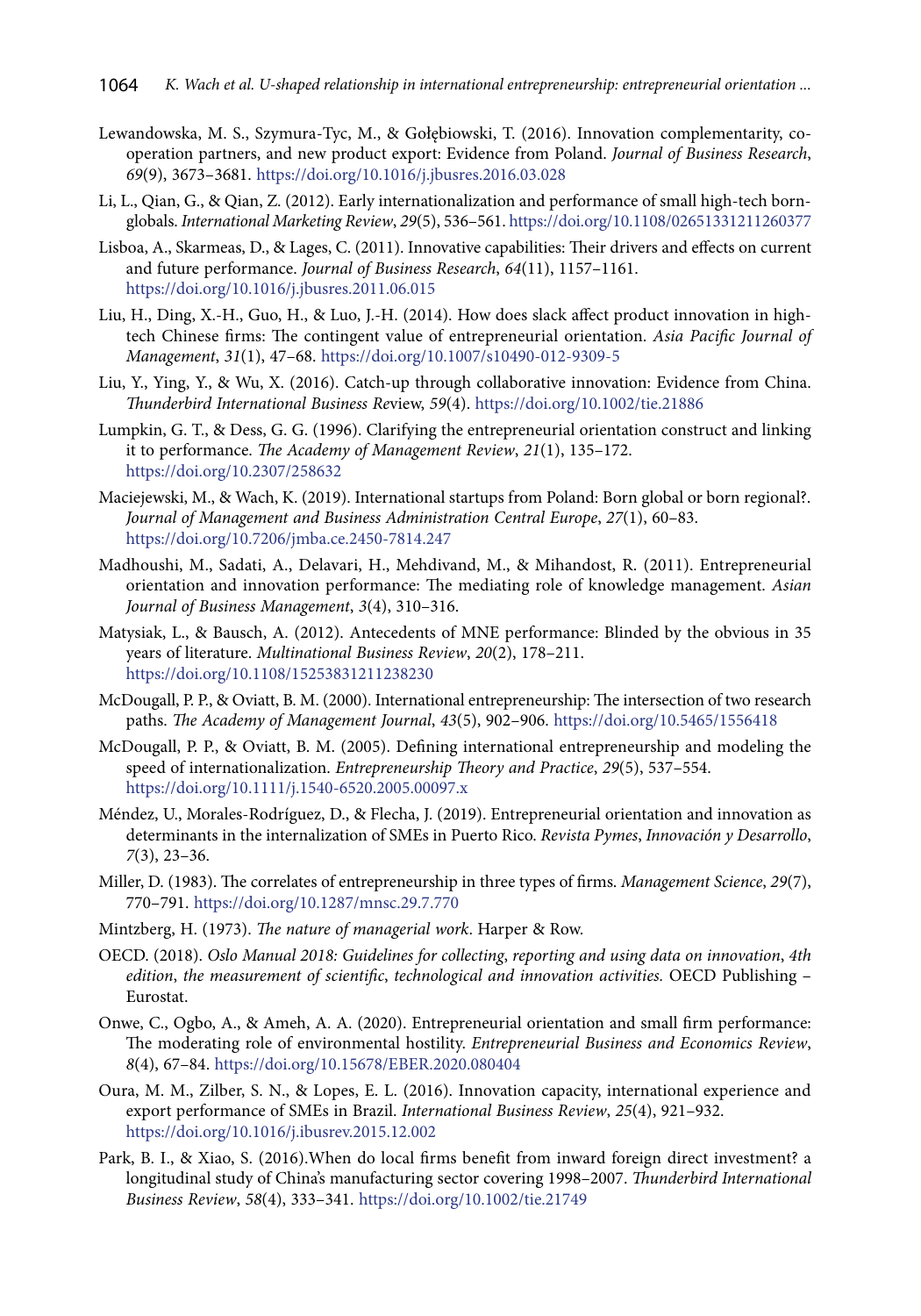- Pawęta, E. (2016). The effectual approach in born global firms: Current state of research. *Entrepreneurial Business and Economics Review*, *4*(2), 105–115. <https://doi.org/10.15678/EBER.2016.040209>
- Pinkwart, A., & Proksch, D. (2014). The internationalization behavior of German high-tech start-ups: An empirical analysis of key resources. *Thunderbird International Business Review*, *56*(1), 43–53. <https://doi.org/10.1002/tie.21595>
- Pla-Barber, J., & Alegre, J. (2007). Analysing the link between export intensity, innovation and firm size in a science-based industry. *International Business Review*, *16*(3), 275–293. <https://doi.org/10.1016/j.ibusrev.2007.02.005>
- Pouresmaeili, H., Imm, N. S., Murali, M., Yusof, R., & Nerina, R. (2018). Degree of internationalization and performance: Mediating role of innovation and moderating role of knowledge management system*. International Journal of Economics and Management*, *12*(1), 53–82.
- Rahman, A., & Kee, D. (2017). Analyzing entrepreneurial orientation impact on start-up success with support service as moderator: A PLS-SEM approach. *Business and Economic Horizons*, *13*(2), 128– 141. <https://doi.org/10.15208/beh.2017.10>
- Ramadani, V., & Gerguri. S. (2011). Theoretical framework of innovation and competitiveness and innovation program in Macedonia. *European Journal of Social Sciences*, *23*(2), 268–276.
- Raats, R., & Krakauer, P. (2020). International entrepreneurial orientation: Exploring the Brazilian context. *Entrepreneurial Business and Economics Review*, *8*(1), 51–69. <https://doi.org/10.15678/EBER.2020.080103>
- Ribau, C. P., Moreira, A. C., & Raposo, M. (2017). SMEs innovation capabilities and export performance: An entrepreneurial orientation view. *Journal of Business Economics and Management*, *18*(5), 920– 934. <https://doi.org/10.3846/16111699.2017.1352534>
- Ripollés-Meliá, M., Menguzzato-Boulard, M., & Sánchez-Peinado, L. (2007). Entrepreneurial orientation and international commitment. *Journal of International Entrepreneurship*, 5, 65–83. <https://doi.org/10.1007/s10843-007-0016-0>
- Rosenbusch, N., Brinckmann, J., & Bausch, A. (2011). Is innovation always beneficial? A meta-analysis of the relationship between innovation and performance in SMEs. *Journal of Business Venturing*, *26*, 441–457. <https://doi.org/10.1016/j.jbusvent.2009.12.002>
- Rubalcaba, L., Gago, D., & Gallego, J. (2010). On the differences between goods and services innovation. *Journal of Innovation Economics* & *Management*, *1*(5), 17–40.<https://doi.org/10.3917/jie.005.0017>
- Ruigrok, W., & Wagner, H. (2004). *Internationalisation and firm performance: Meta-analytic review and future research directions* (Working Paper). University of St. Gallen.
- Ruzzier, M., Hojnik, J., & Lipnik, A. (2014). Is innovation really a determinant of internationalisation? The case of Slovenian internationalized. *International Journal of Sustainable Economy*, *6*(3), 275– 287. <https://doi.org/10.1504/IJSE.2014.063180>
- Sapienza, H. J., De Clercq, D., & Sandberg, W. R. (2005). Antecedents of international and domestic learning effort. *Journal of Business Venturing*, *20*(4), 437–457. https://doi.org/10.1016/j.jbusvent.2004.03.001
- Schumpeter, J. A. (1934). *The theory of economic development.* Harvard Economic Studies.
- Sekliuckiene, J., Jarosiński, M., & Kozma, M. (2019). Entrepreneurial level factors of early internationalization: A cross country comparison. *Engineering Economics*, *30*(2), 223–235. <https://doi.org/10.5755/j01.ee.30.2.21185>
- Sell, F. L. (2020). Static and dynamic price effects motivated by innovation and imitation: Novel insights using the Barone's curve. *Contemporary Economics*, *14*(1), 73–90. <https://doi.org/10.5709/ce.1897-9254.333>
- Semrau, T., Ambos, T., & Kraus, S. (2016). [Entrepreneurial orientation and SME performance across](https://ideas.repec.org/a/eee/jbrese/v69y2016i5p1928-1932.html) [societal cultures: An international study](https://ideas.repec.org/a/eee/jbrese/v69y2016i5p1928-1932.html). *Journal of Business Research*, *69*(5), 1928–1932. <https://doi.org/10.1016/j.jbusres.2015.10.082>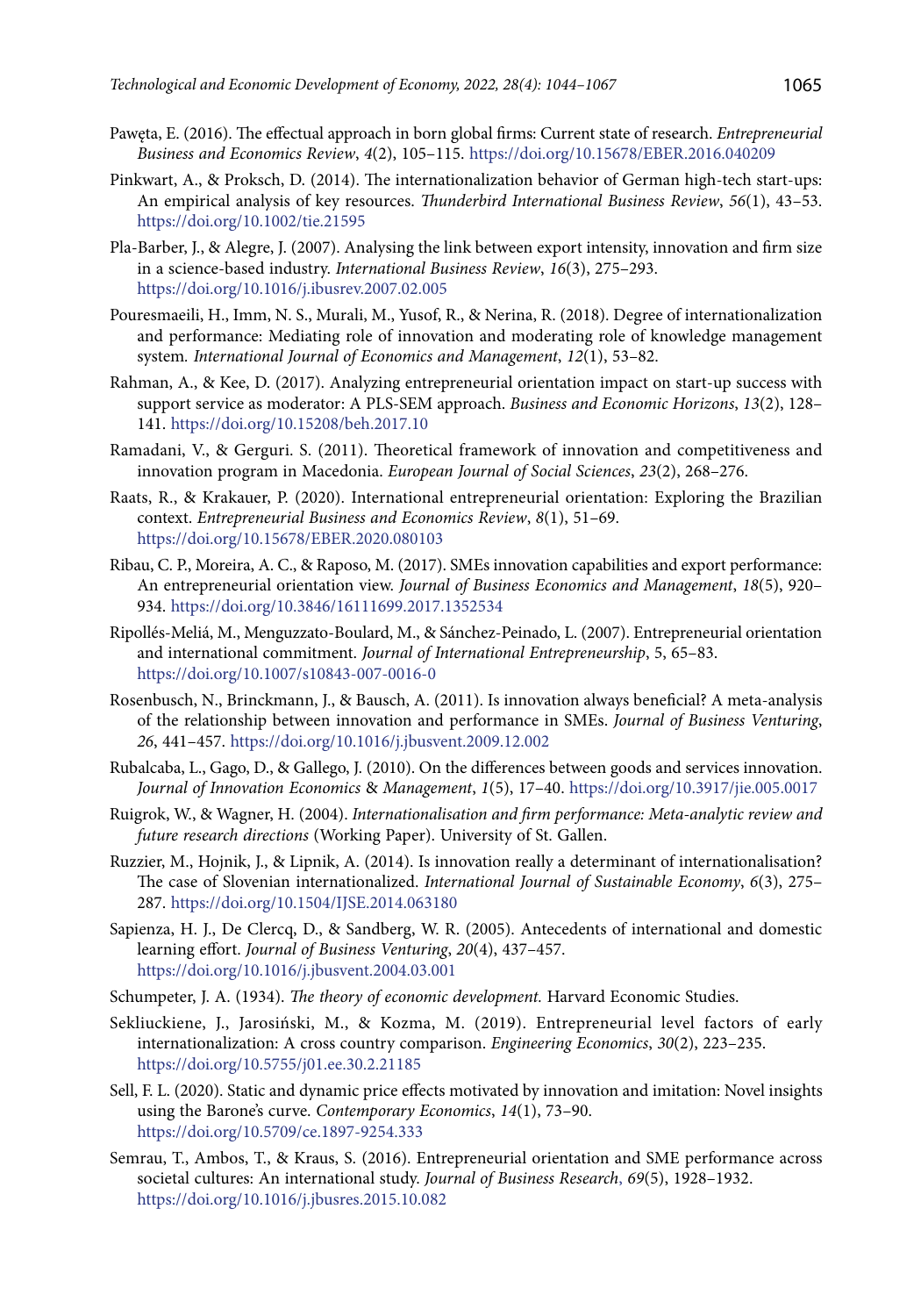- Sieja, M., & Wach, K. (2019). The use of evolutionary algorithms for optimization in the modern entrepreneurial economy: Interdisciplinary perspective. *Entrepreneurial Business and Economics Review*, *7*(4), 117–130. <https://doi.org/10.15678/EBER.2019.070407>
- Stelmaszczyk, M. (2020). How absorptive capacity and organisational learning orientation interact to enable innovation capability? An empirical examination. *Entrepreneurial Business and Economics Review*, *8*(1), 7–32.<https://doi.org/10.15678/EBER.2020.080101>
- Sułkowski, Ł., & Patora-Wysocka, Z. (2020). International entrepreneurship of universities: Processoriented and capabilities perspectives. *Entrepreneurial Business and Economics Review*, *8*(3), 175– 188. <https://doi.org/10.15678/EBER.2020.080310>
- Swoboda, B., & Olejnik, E. (2016). Linking processes and dynamic capabilities of international SMEs: The mediating effect of international entrepreneurial orientation. *Journal of Small Business Management*, *54*(1), 139–161.<https://doi.org/10.1111/jsbm.12135>
- Tajpour, M., Hosseini, E., & Salamzadeh, A. (2020). The effect of innovation components on organisational performance: case of the governorate of Golestan Province. *International Journal of Public Sector Performance Management*, *6*(6), 817–830.<https://doi.org/10.1504/IJPSPM.2020.110987>
- Tolstoy, D. (2018). The proactive initiation of SMEs' foreign business relationships. *European Management Review*, *15*(1), 1–15. <https://doi.org/10.1111/emre.12303>
- Virglerova, Z., Kliestik, T., Rowland, Z., & Rozsa, Z. (2020). Barriers to internationalisations of SMEs in Visegrad Group countries. *Transformations in Business* & *Economics*, *19*(3), 58–73.
- Wach, K. (2016). Innovative behaviour of high-tech internationalized firms: Survey results from Poland. *Entrepreneurial Business and Economics Review*, *4*(3), 153–165. <https://doi.org/10.15678/EBER.2016.040311>
- Wach, K. (2019). Innovation and internationalisation of high-tech firms. In N. Daszkiewicz (Ed.), *The internationalization of high-tech firms: Patterns*, *innovation and research and development* (pp. 65– 97). Cambridge Scholars Publishing.
- Wach, K., & Głodowska, A. (2021). How do demographics and basic traits of an entrepreneur impact the internationalization of firms?. *Oeconomia Copernicana*, *12*(2), 399–424. <https://doi.org/10.24136/oc.2021.014>
- Wach, K., Głodowska, A., & Maciejewski, M. (2022). Entrepreneurial orientation and opportunities recognition on foreign markets: Empirical evidence from Central Europe. *European Journal of International Management*.
- Wach, K., Głodowska, A., & Maciejewski, M. (2018). Entrepreneurial orientation, knowledge utilization and internationalization of firms. *Sustainability*, *10*(12), 1–23. <https://doi.org/10.3390/su10124711>
- Wiklund, J., & Shepherd, D. (2005). Entrepreneurial orientation and small business performance: A configurational approach. *Journal of Business Venturing*, *20*, 71–91. <https://doi.org/10.1016/j.jbusvent.2004.01.001>
- Wiklund, J., & Shepherd, D. (2003). Knowledge-based resources, entrepreneurial orientation, and the performance of small and medium sized businesses. *Strategic Management Journal*, *24*(13), 1307– 1314. <https://doi.org/10.1002/smj.360>
- Wu, W.-Y., Chang, M.-L., & Chen, C.-W. (2008). Promoting innovation through the accumulation of intellectual capital, social capital, and entrepreneurial orientation. *R*&*D Management*, *38*(3), 265–277. <https://doi.org/10.1111/j.1467-9310.2008.00512.x>
- Yiu, D. W., Lau, C., & Bruton, G. D. (2007). International venturing by emerging economy firms: The effects of firm capabilities, home country networks, and corporate entrepreneurship. *Journal of International Business Studies*, *38*(4), 519–540. <https://doi.org/10.1057/palgrave.jibs.8400278>
- Yu, J., Gilbert, B. A., & Oviatt, B. M. (2011). Effects of alliances, time, and network cohesion on the initiation of foreign sales by new ventures. *Strategic Management Journal*, *32*(4), 424–446. <https://doi.org/10.1002/smj.884>